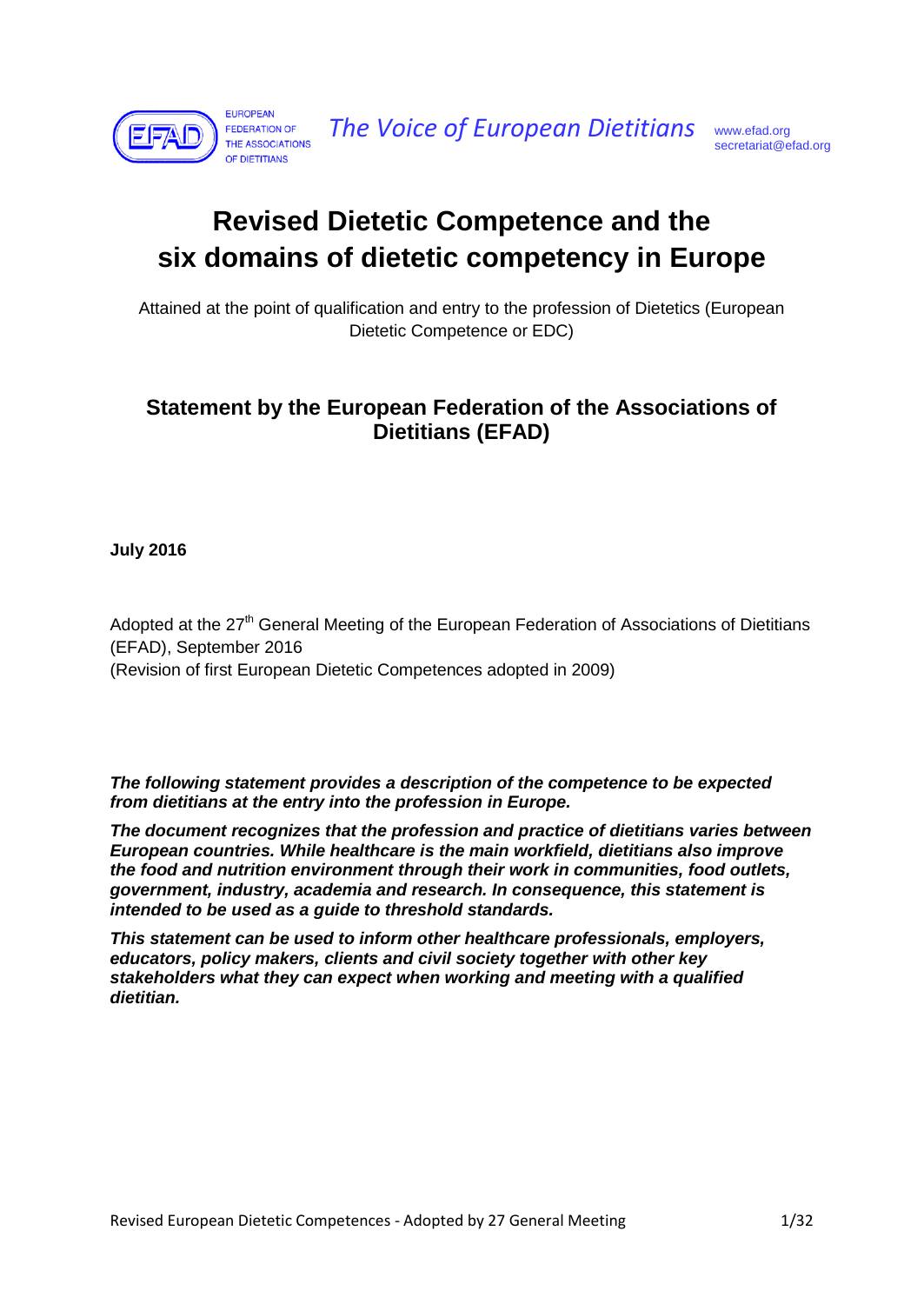#### **Index**

## **Section Topic Page**

| 1.0 | <b>Introduction</b>                                                                             | 3  |
|-----|-------------------------------------------------------------------------------------------------|----|
| 2.0 | How to use the European dietetic competence (EDC) and the six<br>domains of dietetic competency | 4  |
| 2.1 | Competency domains                                                                              | 5  |
| 2.2 | Competency-based education                                                                      | 6  |
| 3.0 | Definitions used in this document                                                               | 7  |
| 4.0 | The Six Domains of Dietetic Competency which make a competent<br>European dietitian             | 9  |
|     | Domain One: Healthcare professionalism                                                          | 9  |
|     | Domain Two: Knowledge base of dietetics                                                         | 13 |
|     | <b>Domain Three:</b> Dietetic process and reasoning                                             | 16 |
|     | Domain Four: Evidence based dietetic practice                                                   | 19 |
|     | <b>Domain Five:</b> Autonomy, accountability and quality in dietetic practice                   | 22 |
|     | <b>Domain Six:</b> Communication, relationships and partnerships skills in<br>dietetics         | 26 |
| 5.0 | <b>Glossary of terms and abbreviations</b>                                                      | 29 |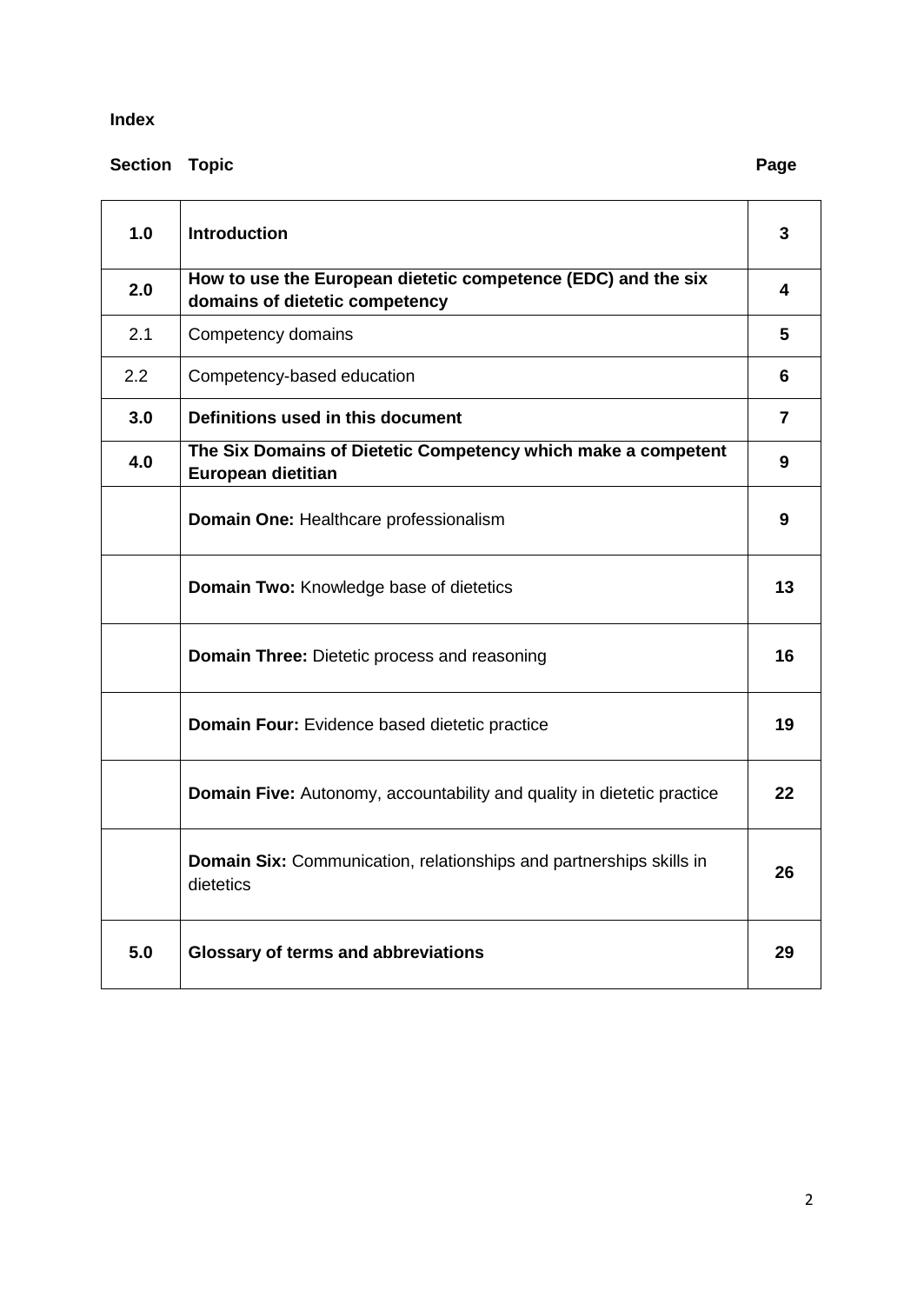#### **1.0 Introduction to European Dietetic Competence (EDC)**

Each profession has a unique set of knowledge, skills and attitudes which together are recognisable as their area of competence. Competence defines a profession and its practice and much research has been carried out to define the concept of professional competence<sup>1,</sup>  $2$ . There is a general agreement that to define, identify and measure professional competence is difficult. Although complex, the following definition of competence may be helpful.

Professional competence is "the habitual and judicious use of communication, knowledge, technical skills, clinical reasoning, emotions, values and reflection" and "the bringing together of different components to perform, do something successfully or manage complex situations".

Epstein R and Hundert E. Defining and assessing professional competence. *JAMA*. 2002; 287: 226-35.

To define and measure European dietetic competence is especially problematic as dietitians across Europe practice in a wide variety of cultures and settings<sup>3</sup>. Each European country has a set of unique circumstances; a baseline/threshold level must however exist to identify a dietetic practitioner from other professionals. Above all, a dietitian in Europe is a professional healthcare practitioner with further unique knowledge, skills and attributes which characterise them as dietitians. This document aims to describe the competence (based on the definition of Epstein and Hundert above) of a professional dietitian in Europe as an entry-level practitioner. It also offers guidance to teachers of dietitians and others on how they can measure that competence. All dietitians should see the competence defined in this document as a minimum level of dietetic performance which they build on during their careers. Most dietitians will progress beyond entry-level competence as they master their profession.

Professional practice requires a theoretical knowledge base in dietetics applied in practice, to develop the skills and attitudes characteristic of a professional dietitian. The education of a European dietitian (as for all healthcare practitioners) therefore includes both an academic requirement (knowledge)<sup>4</sup>, and a practice based educational requirement<sup>5</sup>. The European Dietetic Competence Statement (EDC) defines the threshold competence and level of dietetic practice that any dietetic practitioner should demonstrate at the point of graduation from their academic and practice based education, at entry to the profession. The EDC will be revised regularly to reflect developments in dietetics and will therefore provide a framework for continued professional development throughout a dietitian"s professional life (Figure 1).

 $\overline{\phantom{a}}$ 

<sup>&</sup>lt;sup>1</sup> Frank JR, Mungroo R, Ahmad Y, Wang M, De Rossi S and Horsley T. Toward a definition of competency-based education in medicine: a systematic review of published definitions. *Med Teach*. 2010; 32: 631-7.

<sup>2</sup> Epstein R and Hundert E. Defining and assessing professional competence. *JAMA*. 2002; 287: 226-35.

 $3$  Clinical, food service, and public health dietetics

<sup>&</sup>lt;sup>4</sup> EFAD Academic Standards for Dietetics, EFAD 2016 at [www.efad.org](http://www.efad.org/)

<sup>&</sup>lt;sup>5</sup> European Practice Placement Standards for Dietetics, EFAD 2010. See also Pedagogic standards for dietetic placement teachers. EFAD 2013. Both at [www.efad.org.](http://www.efad.org/)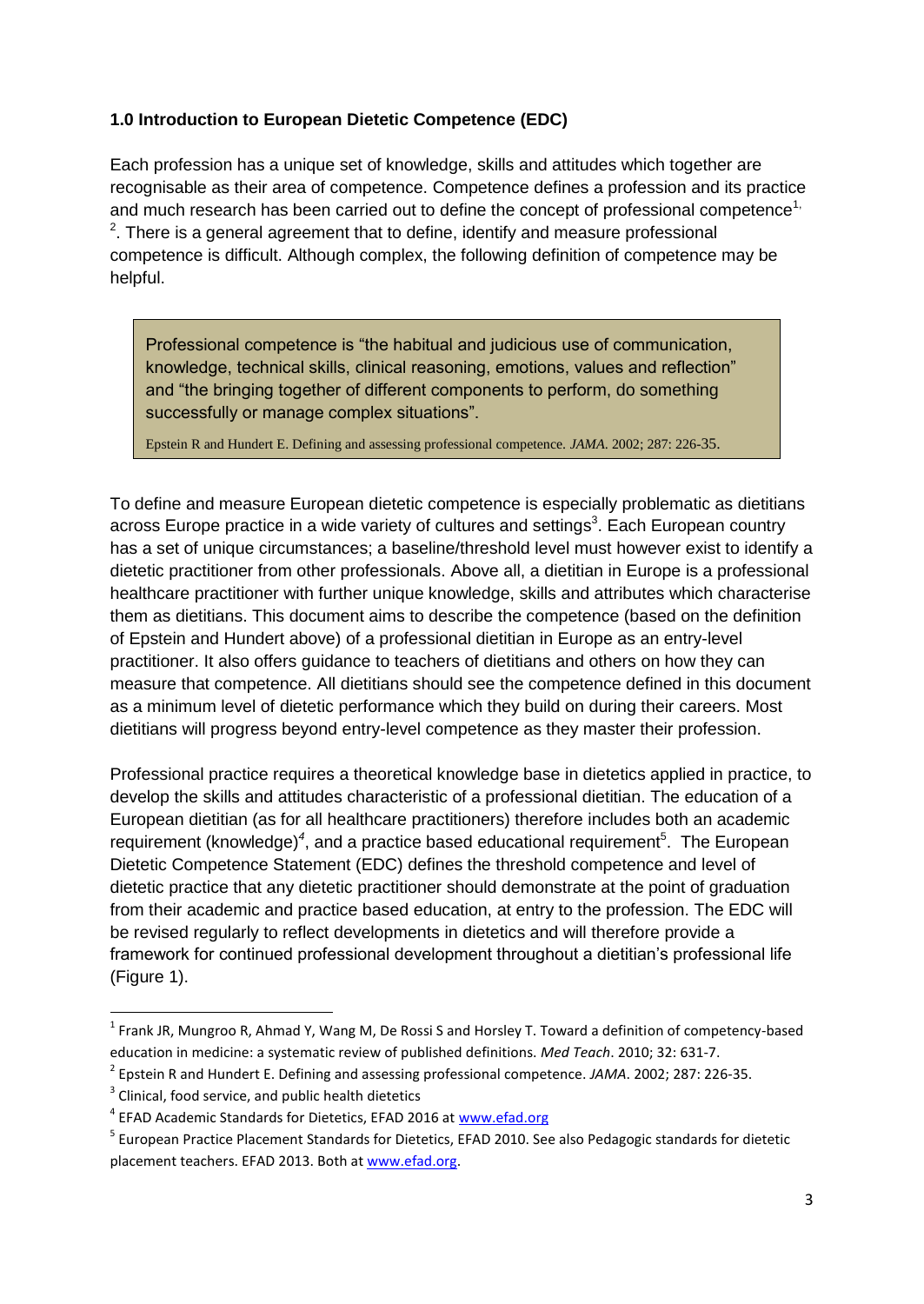The EDC is intended to be valid in any of the member countries of EFAD. In addition to the minimum standards for dietitians in general, further statements will be specified for the three current areas of specialization within dietetics; clinical, food service and public health. These specific competencies for the three areas will be published separately.

It is envisaged that higher education institutions (HEIs) will collaborate with the dietetic workforce (practice placement providers) in the design and delivery of their curricula as the EDC combines both academic and practitioner elements. Where academic content is delivered to mixed groups of students, e.g., together with health care or science students, the dietetic outcomes should be clarified for the dietetic students.



Theory + practice = competent professional dietitian

#### **Figure 1 A combination of academic learning and practice is needed to become a competent professional dietitian.**

#### **2.0 How to use the European Dietetic Competence and the six domains of dietetic competency**

Measuring and assessing professional dietetic competence is easy to speak about but in practice is difficult to do. A person"s competence can be measured by looking at their competency to perform or demonstrate a skill. In order to reliably measure someone"s ability to do something, there must be clearly defined and widely accessible standards through which performance can be measured and accredited.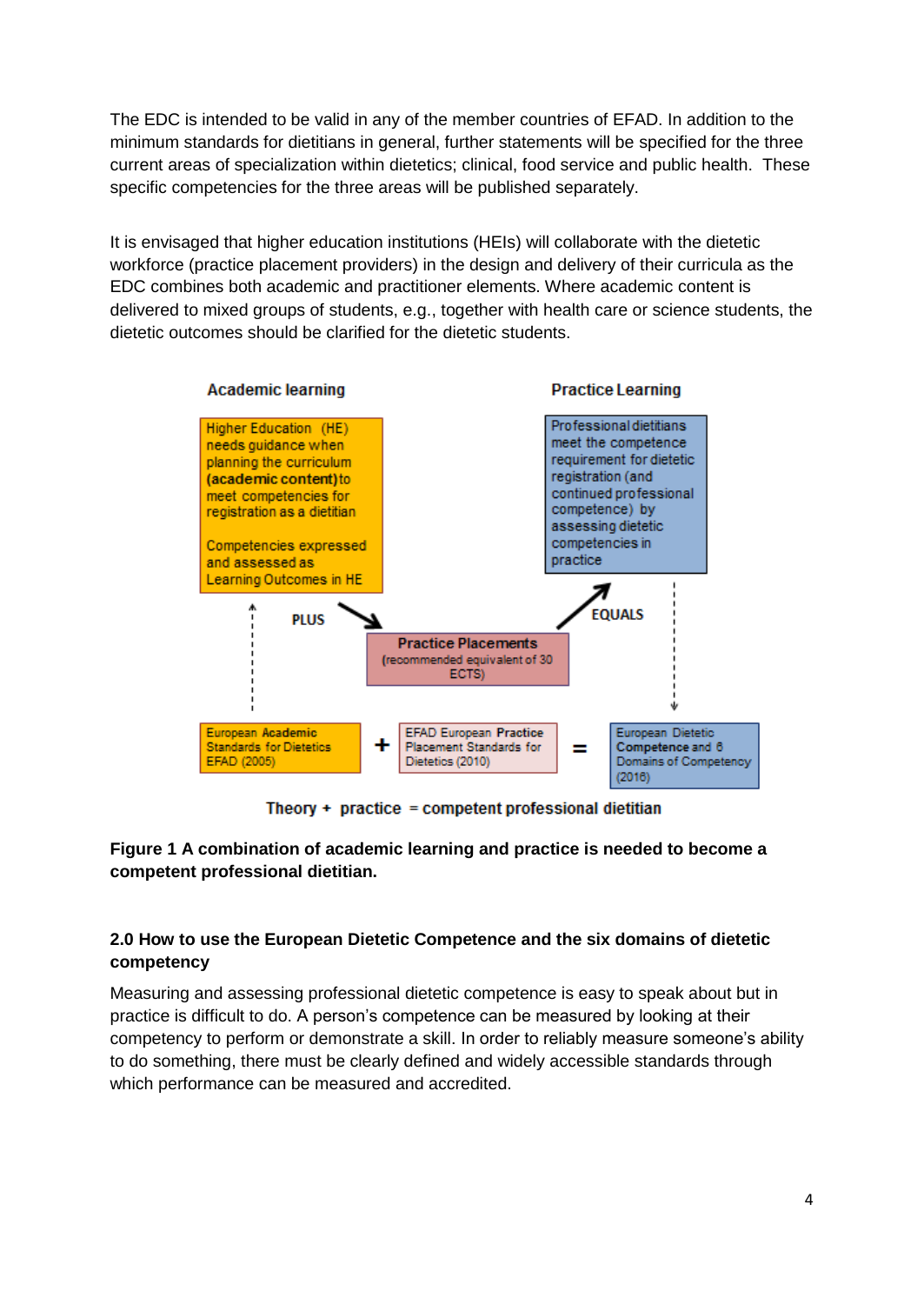#### **2.1 Competency domains**

 $\overline{\phantom{a}}$ 

Competency is defined as "an *observable* (measureable) ability… integrating knowledge, skills, values and attitudes"<sup>6</sup>. Competency can therefore be measured using appropriate assessment tools as an "outcome measure" during and after academic and practice-based education.

Six competency domains are seen for a professional dietitian in Europe (Table 1). To be a competent dietitian and healthcare professional, you must show that you have competencies in all six domains. The first domain indicates a set of competencies that are common for all healthcare professionals e.g., nurses, occupational or physical therapists. The other five domains are dietetic profession specific to dietitians. It is these five specific sets of competencies together with healthcare competency that provide the dietitians with a unique competence unlike, for example, a nutritionist.

|     | <b>Competency Domain</b>                                                      | <b>Purpose</b>                                                                                                                                           |
|-----|-------------------------------------------------------------------------------|----------------------------------------------------------------------------------------------------------------------------------------------------------|
| 1.0 | Healthcare professionalism (pg 9)                                             | Dietitians are healthcare professionals<br>practicing/offering safe and effective<br>healthcare; using a set of key ethical<br>standards they do no harm |
| 2.0 | Knowledge base of dietetics (pg<br>13)                                        | The scientific knowledge that dietitians draw<br>upon to inform their practice is used in a<br>unique and profession specific way                        |
| 3.0 | Dietetic process and reasoning<br>(pg 16)                                     | The application of dietitians knowledge, skills<br>and attitudes is applied in a systematic and<br>effective way for a safe health outcome               |
| 4.0 | <b>Evidence based dietetic practice</b><br>(pg 19)                            | Dietitians appraise and justify their food and<br>nutrition interventions based on evidence and<br>commit to enhancing evidence effective<br>healthcare  |
| 5.0 | Autonomy, accountability and<br>quality in dietetic practice (pg 22)          | Dietitians recognise that they are accountable<br>for their actions and practice autonomously<br>ensuring quality of their practice care                 |
| 6.0 | Communication, relationship and<br>partnership skills in dietetics (pg<br>28) | Dietitians advise, counsel and teach in multi-<br>sector environments adapting to societal and<br>health needs about food and nutrition                  |

#### **Table 1: The six domains of competency in dietetics**

<sup>&</sup>lt;sup>6</sup> Fernandez N, Dory V, Ste-Marie L, Chaput M, Charlin B and Boucher A. Varying conceptions of competence: an analysis of how health science educators define competence. *Med Educ*. 2012; 46: 357-65.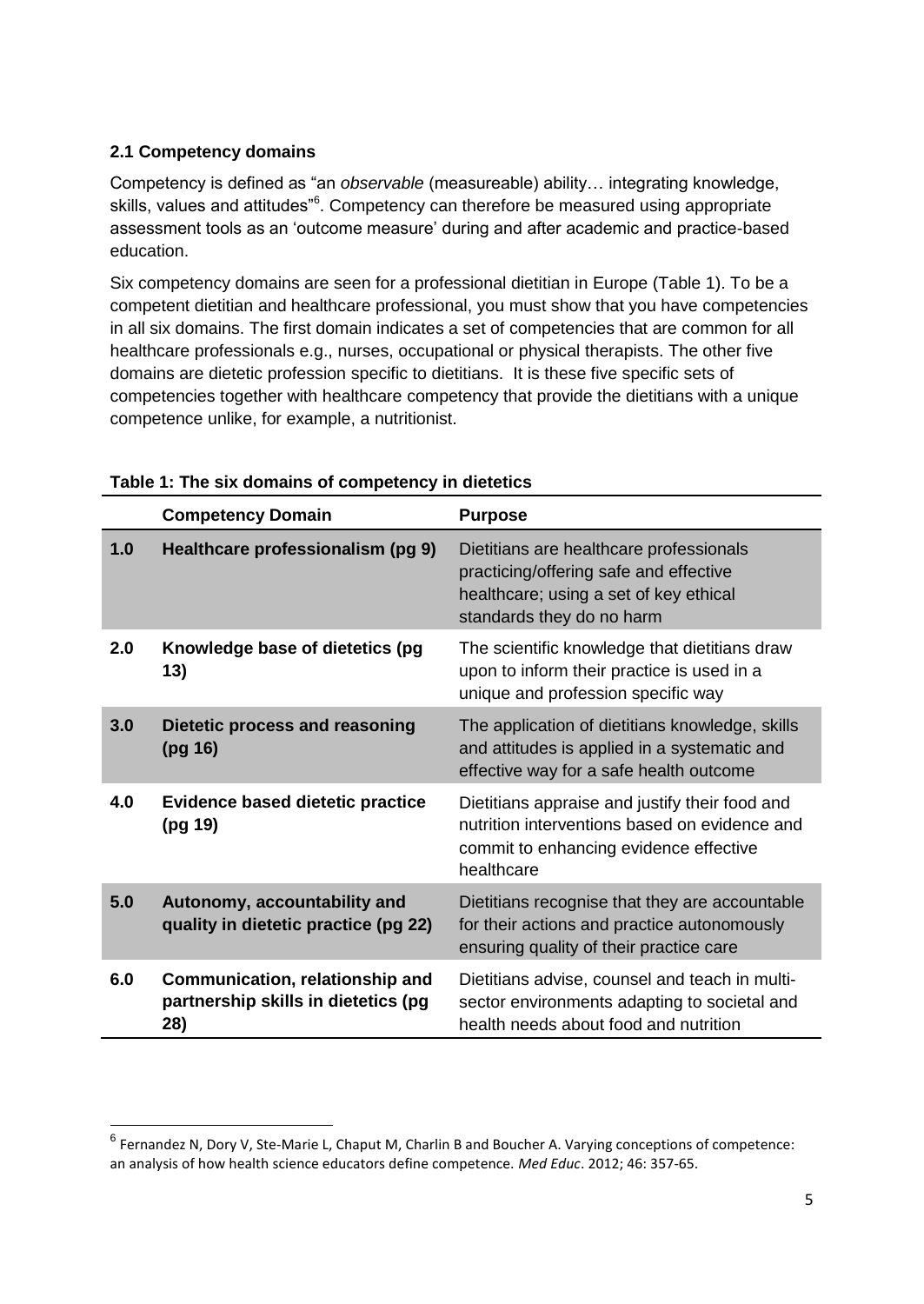Together, these six domains are demonstrated at the point of entry into the profession in a new but competent dietetic practitioner. These six domains are also the baseline/threshold competencies for all dietetic practitioners after qualification during their professional careers in dietetics.



#### **Figure 3 Competency domains contributing to a competent professional dietitian**

Becoming competent requires time (Figure 3). Building up and mastering competency must be done stepwise. Therefore to achieve a competency domain, each domain needs to be broken down into individual learning outcomes and measured<sup>7</sup>. As different individuals will take differing amounts of time to acquire or reach competency<sup>8</sup>, in particular areas of practice, at least 30 ECTS credit points or half an academic year of full-time placement<sup>9</sup> (in addition to the academic component) is the minimum period of time recommended to meet all six domains.

Measuring competencies requires not only an appropriate assessment tool but also this tool must be applied at particular points of time to assess progress (milestones). Given that individuals vary in their learning habits the time when a person is ready to be assessed for competency will vary between individuals. (Unlike academic education assessment when many students will be tested at the same time, competency based assessment is student-led or practitioner-led $10$ .

**2.2 Competency-based education** is an approach which is organized around competencies. Competencies are expressed as learning outcomes and the individual will

 $\overline{\phantom{a}}$ 

 $^7$  See pages 9-28 for suggested outcomes for each domain competencies

 $^8$  Pender FT & de Looy AE Monitoring the development of clinical skills during training in a clinical placement (2004) *J Hum Nutr and Diet* 17:25 - 34

<sup>9</sup> Recommended in EFAD European Academic Standards for Dietetics (2016) at [www.efad.org](http://www.efad.org/)

 $10$  As in continuing professional development through Lifelong Learning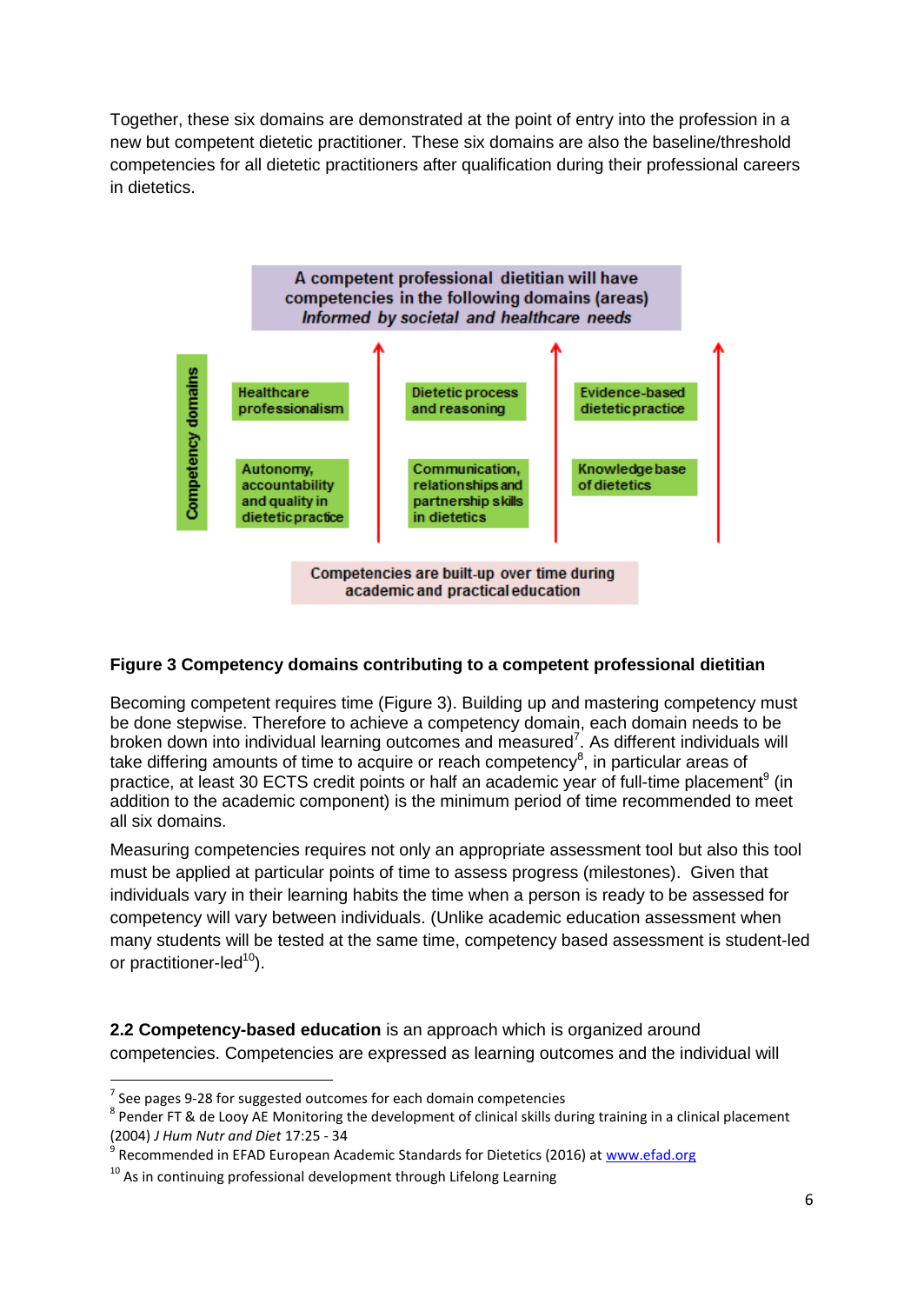submit evidence to demonstrate that they have met the outcome/competencies in each domain of dietetics. As the focus is on outcome, the process of producing the evidence becomes very important and should be less dependent on the environment, and instead more flexible and learner centred. The learner becomes more accountable to provide the evidence. As accountability for professional performance is expected of all healthcare professionals using a student form of competency based assessment is a very useful introduction to the process of continuing professional development  $(CPD)^{11}$ . Selfassessment will be used after admission to the profession when the qualified dietitian undertakes their Lifelong Learning (LLL).

It is however important that the mastery of a competency domain is seen as the goal and the achievement of the goal is seen as a process of incremental steps or stages (milestones) guided by learning outcomes. The role of the academic and practice teachers is therefore to work together to develop the programme to produce competency-based education. EFAD Pedagogic Standards<sup>12</sup>, Practice Placement Standards<sup>13</sup> and the DIETS2 Report on Practice Placement Best Practice<sup>14</sup> should be consulted.

#### **3.0 Definitions of key concepts used in the description of the six domains of dietetic competency**

In any learning process there are two key players - the learner and the "supervisor" or teacher. These definitions are provided to distinguish the different roles of the most relevant players in the learning dynamic. A glossary of terms and abbreviations are also to be found on page 29.

| Term            | <b>Definition</b>                                                                                                                                                                                                                                                                |
|-----------------|----------------------------------------------------------------------------------------------------------------------------------------------------------------------------------------------------------------------------------------------------------------------------------|
| Competence (-s) | A competence defines WHAT a person is capable of doing well,<br>effectively and following professional standards                                                                                                                                                                 |
|                 | Professional competence is "the habitual and judicious use of<br>communication, knowledge, technical skills, clinical reasoning, emotions,<br>values and reflection" and "the bringing together of different components<br>to perform successfully or manage complex situations" |
|                 | Competence can only be demonstrated by the students/learners<br>showing that they have the competency to perform something                                                                                                                                                       |
|                 | Competence is an outcome: it describes what someone can do. It does<br>not describe the individual's learning process                                                                                                                                                            |
|                 | Competence represents a dynamic combination of knowledge,<br>understanding, skills and abilities                                                                                                                                                                                 |
|                 | Practical work experience is essential to gain, maintain and improve<br>competence                                                                                                                                                                                               |

 $11$ Guide to Lifelong Learning for Dietitians in Europe How to develop your professional competence (2013) at [www.EFAD.org](http://www.efad.org/)

<sup>12</sup> EFAD Pedagogic Standards for Dietetic Teachers (2013) at [www.efad.org](http://www.efad.org/)<br>13 EFAD Pedagogic Standards for Dietectic Conductive (2013) at www.

<sup>13</sup> EFAD European Practice Placement Standards for Dietetics (2010) at [www.efad.org](http://www.efad.org/)

<sup>14</sup> DIETS2: Guide to best practice; dietetic practice placements in Europe (2013) at [www.efad.org](http://www.efad.org/)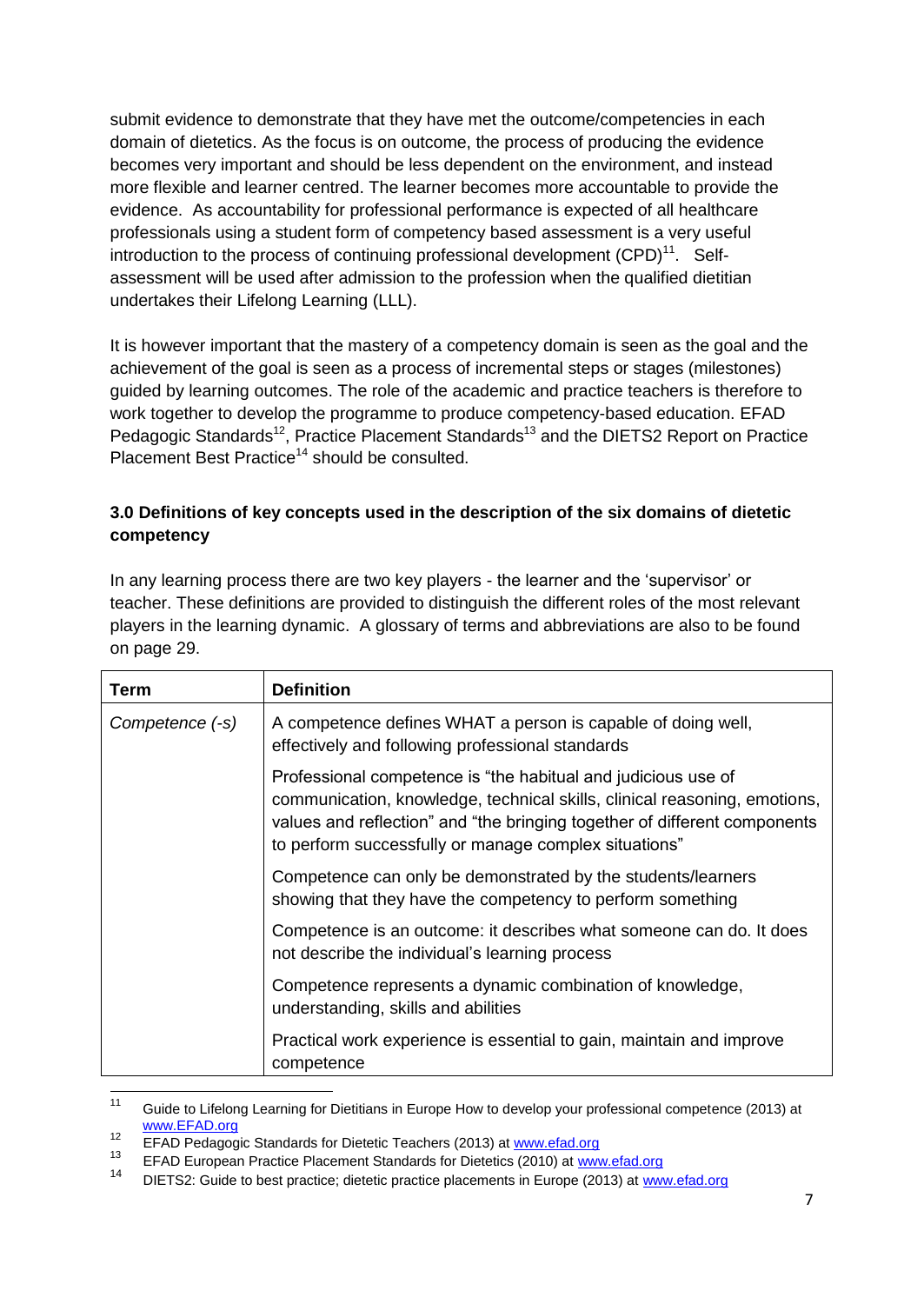|                         | In order to reliably measure someone's ability to do something, there<br>must be clearly defined and widely accessible competence standards                                                                                                                                                                                                                  |  |  |  |  |  |
|-------------------------|--------------------------------------------------------------------------------------------------------------------------------------------------------------------------------------------------------------------------------------------------------------------------------------------------------------------------------------------------------------|--|--|--|--|--|
|                         | through which performance is measured and accredited                                                                                                                                                                                                                                                                                                         |  |  |  |  |  |
|                         | Competence is a measure of what someone can do at a particular point<br>in time. (UDACE 1989: Tight 1996)                                                                                                                                                                                                                                                    |  |  |  |  |  |
| Competency (-ies)       | Competency is a skill whereas competence is the attribute of a person's<br>practice in context                                                                                                                                                                                                                                                               |  |  |  |  |  |
|                         | Competency focuses and concentrates on the learners and their actions<br>rather than upon predetermined products, or it can mean active<br>participation through learning (Smith 1996, 2005)                                                                                                                                                                 |  |  |  |  |  |
|                         | Learning programmes (in Higher Education or elsewhere) are usually<br>competency-based programmes or use Competency Based Education.<br>Programmes in Europe will use the Dublin Descriptors (Bologna, 2004)<br>to guide their development                                                                                                                   |  |  |  |  |  |
| Learning outcomes       | Learning outcomes are statements of what a learner is expected to<br>know, understand and/or be able to demonstrate after completion of<br>learning. They can refer to a single course unit or module or else to a<br>period of studies, for example, a first or a second cycle programme.<br>Learning outcomes specify the requirements for award of credit |  |  |  |  |  |
|                         | Learning outcomes are devised by academic staff and practice teachers                                                                                                                                                                                                                                                                                        |  |  |  |  |  |
| Behavioural             | A behavioural objective or outcome has three parts:                                                                                                                                                                                                                                                                                                          |  |  |  |  |  |
| objective or<br>outcome | a) a defined behavioural verb,                                                                                                                                                                                                                                                                                                                               |  |  |  |  |  |
|                         | b) described conditions that permit the behaviour called for by the<br>verb,                                                                                                                                                                                                                                                                                 |  |  |  |  |  |
|                         | a description of the lower level of acceptable performance<br>C)<br>(criteria)                                                                                                                                                                                                                                                                               |  |  |  |  |  |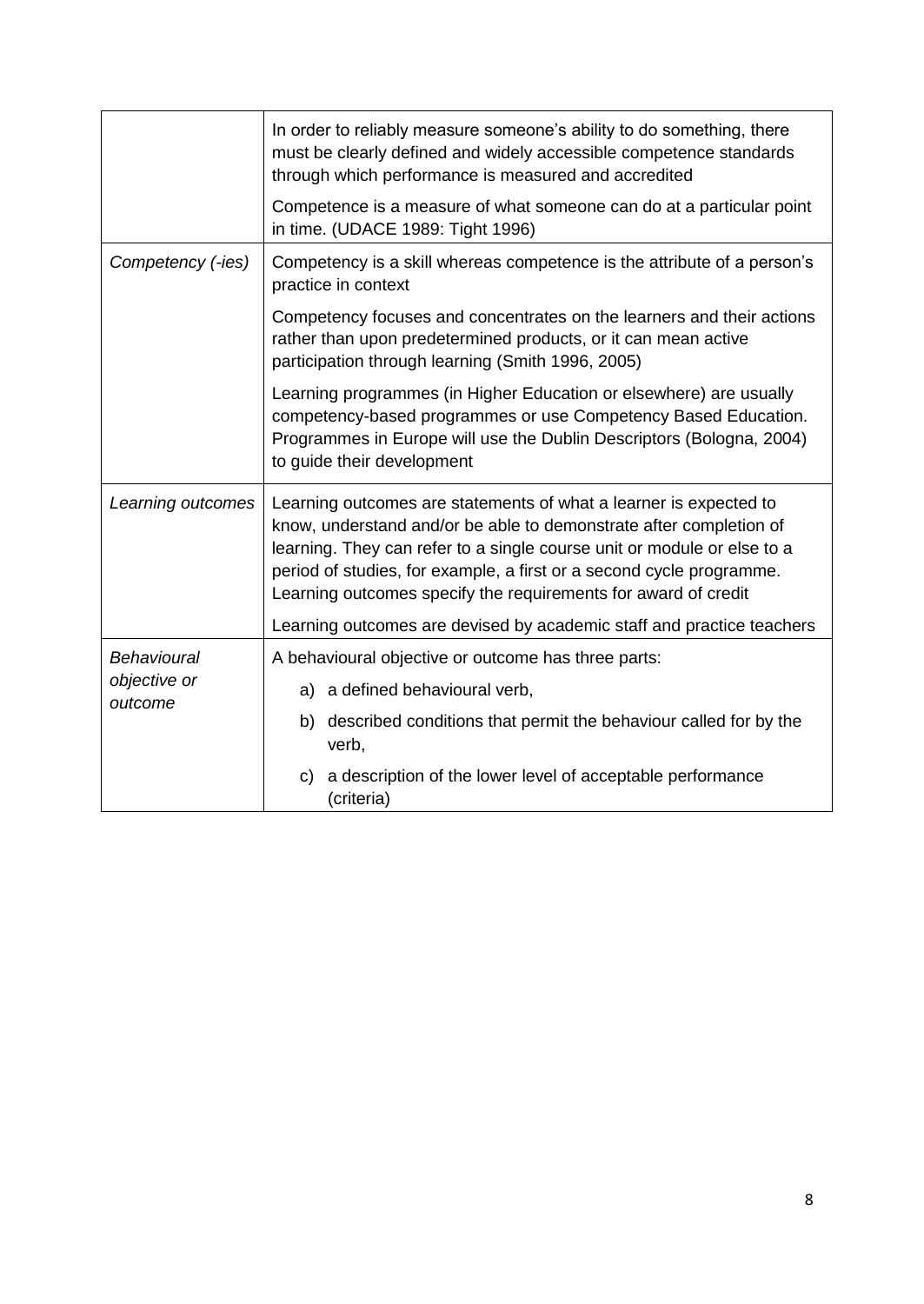**4.0 The Six Domains of Dietetic Competency which make a competent European dietitian - minimum requirements for entrance into the profession or at the point of qualification, and throughout career as a dietitian.**

> *NOTE. These competences are set at a minimum or threshold or baseline level.*  **Some Member States or NDAs may wish to set their competence standards or standards of proficiency at a higher level for the point of entry of their Dietitians into the workforce.**

#### **First Domain: Healthcare Professionalism**

| 1.0 | <b>Healthcare professionalism</b>                                                       |                                                                                                                                                                                                                                                                                                                              |                                                                                                                                                                                                                    |
|-----|-----------------------------------------------------------------------------------------|------------------------------------------------------------------------------------------------------------------------------------------------------------------------------------------------------------------------------------------------------------------------------------------------------------------------------|--------------------------------------------------------------------------------------------------------------------------------------------------------------------------------------------------------------------|
|     | <b>Competency</b>                                                                       | <b>Learning outcome or Behavioural</b><br>objective                                                                                                                                                                                                                                                                          | Examples of documented or observed behaviour                                                                                                                                                                       |
| 1.1 | Knows, analyses and applies<br>relevant general health and social<br>issues in practice | a) Identifies, uses and records at least the<br>minimum of medical, biochemical, social<br>and environmental data necessary to plan<br>client-centred care/management.<br>b) Uses a variety of sources to obtain<br>medical, social, biochemical, economic<br>and environmental data, taking into<br>account ethical issues. | Uses relevant information when planning an<br>$\bullet$<br>intervention for health improvement in individuals<br>or groups<br>Integrates and records information from<br>individuals and/or groups before planning |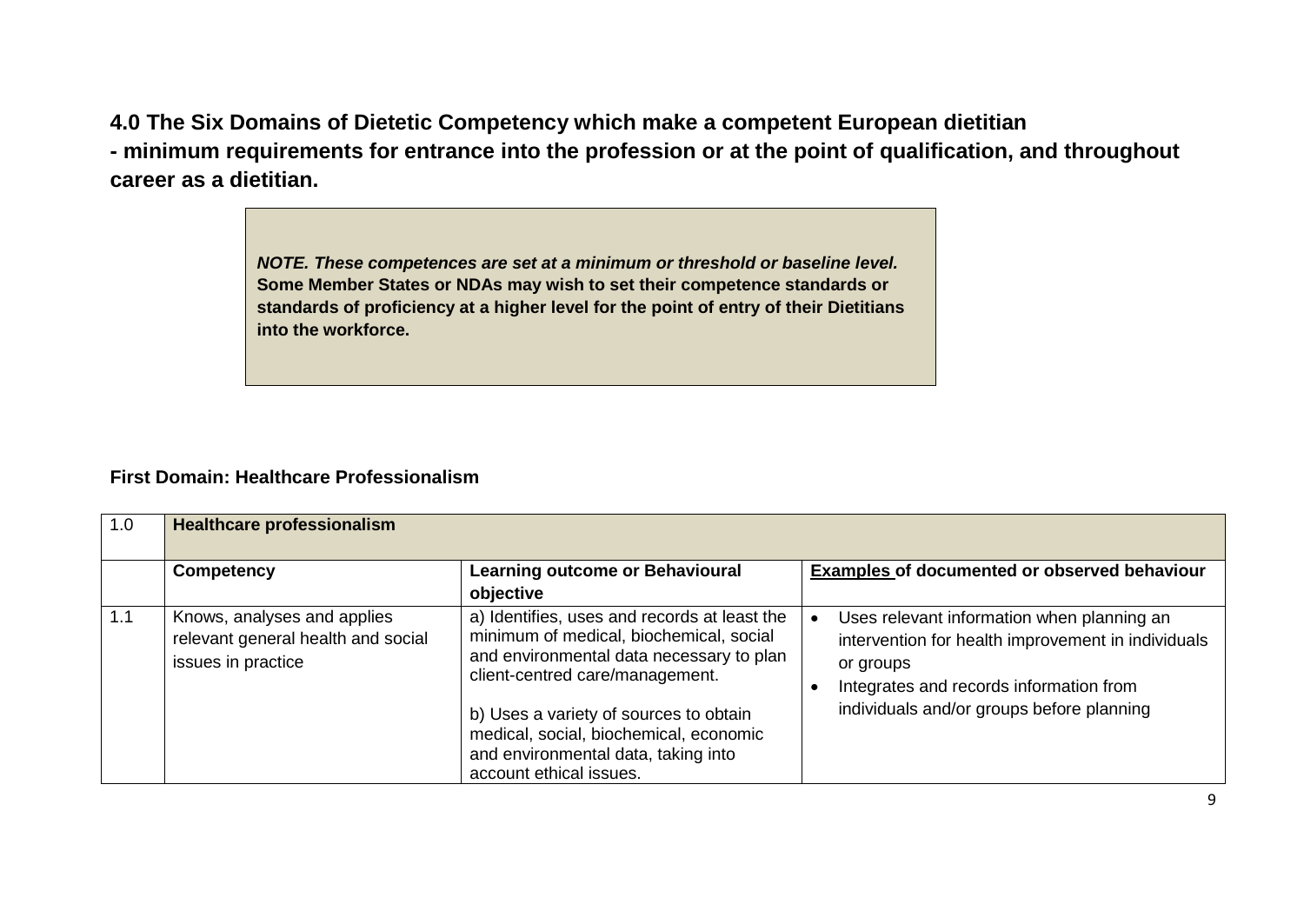| 1.2 | Uses problem-solving and decision-<br>making skills.                                                                                              | a) Collects and analyses relevant<br>information related to the problems<br>identified.<br>b) Shows a logical and systematic<br>approach to problem solving<br>c) Develops and analyses solutions to<br>solve the identified problem.<br>d) Uses the best solution to resolve the<br>problem<br>e) Evaluates the success of the solution<br>and takes further action if necessary.                                     | $\bullet$<br>$\bullet$ | Makes requests for or finds more information if<br>there is not enough available to make a valid and<br>reliable decision<br>Shows how information from a number of sources<br>is analysed and assessed before it is used to<br>resolve a problem<br>Writes a plan showing how the outcome will be<br>evaluated and what action might be taken next |
|-----|---------------------------------------------------------------------------------------------------------------------------------------------------|------------------------------------------------------------------------------------------------------------------------------------------------------------------------------------------------------------------------------------------------------------------------------------------------------------------------------------------------------------------------------------------------------------------------|------------------------|-----------------------------------------------------------------------------------------------------------------------------------------------------------------------------------------------------------------------------------------------------------------------------------------------------------------------------------------------------|
| 1.3 | Uses current technologies,<br>computing skills and information<br>management skills for analysing,<br>reporting and searching for<br>information. | a) Makes plans based on information from<br>data gathering activities.<br>b) Keeps all information within established<br>guidelines.<br>c) Keeps accurate, clear, concise and<br>current records of professional services.<br>d) Uses current technology in practice<br>including software, multimedia, webcasts,<br>email, instant messaging, file transfers,<br>video conferencing and electronic search<br>engines. | $\bullet$<br>$\bullet$ | Shows how clear and meaningful records are<br>kept and used to provide reliable and up-to-date<br>information<br>Plans practice and records information based on<br>clear, ethically sound and legally obtained<br>information<br>Selects and uses a wide range of technology<br>which is appropriate to the task                                   |
| 1.4 | Uses basic research skills including<br>the ability to critique, justify and<br>apply research findings                                           | a) Evaluates research and other evidence<br>and shows how this has guided their own<br>practice<br>b) Shows awareness of methods                                                                                                                                                                                                                                                                                       | $\bullet$              | Practices using an evidence based approach and<br>is able to explain the reliability/applicability of the<br>evidence to the problem                                                                                                                                                                                                                |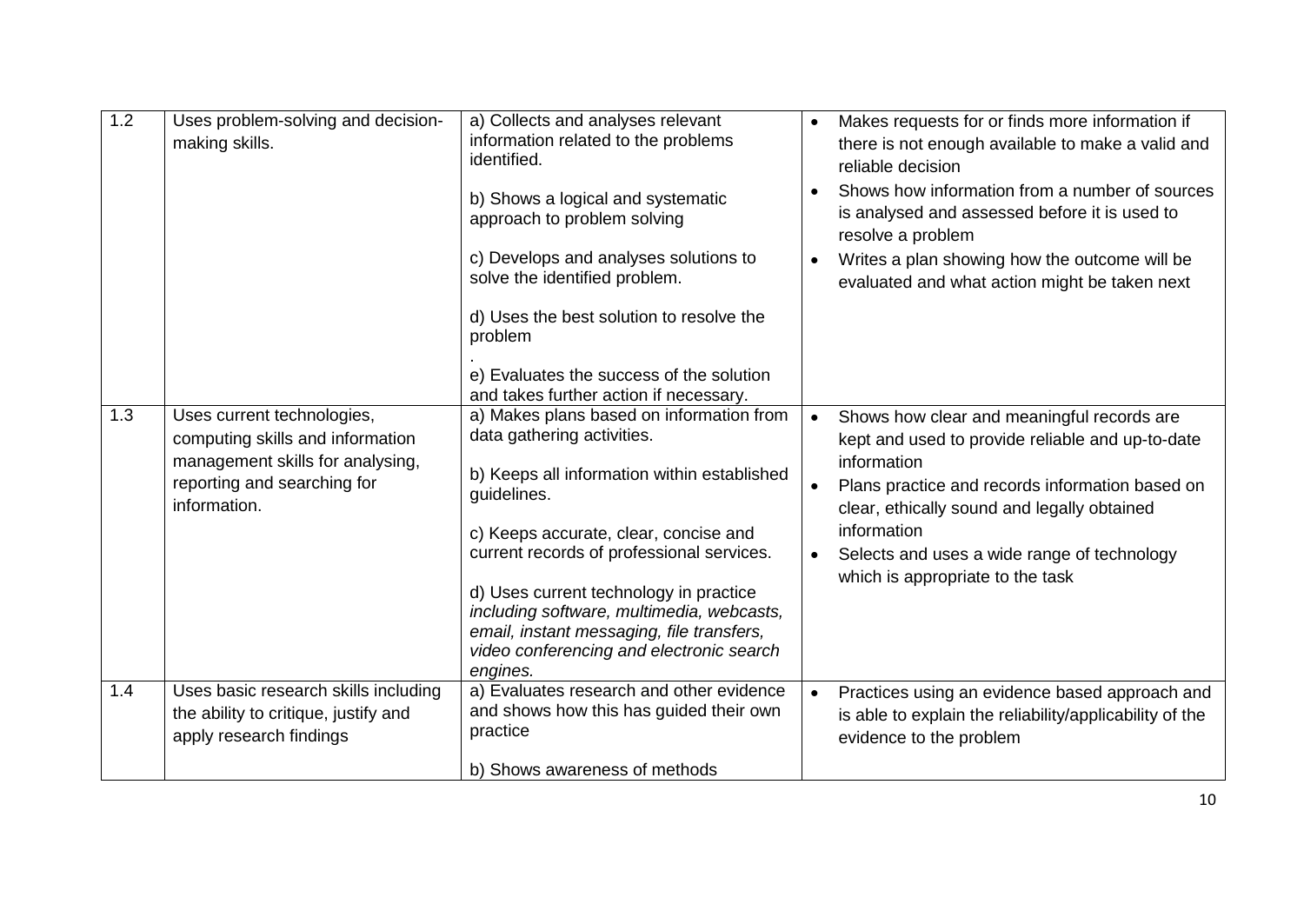|     |                                                                                                                                                                      | commonly used in health care research                                                                                                                                                                                                                                                                                                                                                                                                                                                                                                                                                                                                   |                                     |                                                                                                                                                                                                                                                                                                       |
|-----|----------------------------------------------------------------------------------------------------------------------------------------------------------------------|-----------------------------------------------------------------------------------------------------------------------------------------------------------------------------------------------------------------------------------------------------------------------------------------------------------------------------------------------------------------------------------------------------------------------------------------------------------------------------------------------------------------------------------------------------------------------------------------------------------------------------------------|-------------------------------------|-------------------------------------------------------------------------------------------------------------------------------------------------------------------------------------------------------------------------------------------------------------------------------------------------------|
| 1.5 | Uses English to update their                                                                                                                                         | Proficiency of written English is sufficient                                                                                                                                                                                                                                                                                                                                                                                                                                                                                                                                                                                            | $\bullet$                           | Uses information from English journals or other                                                                                                                                                                                                                                                       |
|     | knowledge of their own profession.                                                                                                                                   | to read current health journals and books                                                                                                                                                                                                                                                                                                                                                                                                                                                                                                                                                                                               |                                     | English materials that are important to current<br>practice                                                                                                                                                                                                                                           |
| 1.6 | Is able to use interpersonal<br>communication, including oral and<br>written communication with other<br>professionals and lay people in<br>groups or as individuals | a) Uses the best method for<br>communicating with individuals or groups<br>for example; face-to-face, on the<br>telephone, at a group meeting, by letter /<br>memo, email.<br>b) Shows that if there is a problem with<br>communication another method can be<br>chosen. For example literacy issues,<br>cultural issues, lack of understanding,<br>interruptions, physical distractions, fear.<br>c) Adapts communication style to meet<br>needs and level of understanding of<br>individuals and groups.<br>d) Uses national and international<br>networking to expand knowledge and<br>understanding, and improve<br>professionalism | $\bullet$<br>$\bullet$<br>$\bullet$ | Talks to individuals or groups adapting the<br>method used to make the conversation<br>meaningful<br>Explains why an encounter did not go well and<br>how it was changed to make it better<br>Networking through national and international<br>e.g., working groups, organisations and<br>conferences |
| 1.7 | Values and appreciates individual<br>diversity and multi-cultural<br>differences through a knowledge of<br>cultures and customs of other<br>countries                | a) Practices in compliance with<br>professional legislation and regulations.<br>May include: health profession, protection<br>for person in care, health information<br>protection, freedom of information and<br>protection of privacy.<br>b) Practises in compliance with<br>professional standards, practice guidelines                                                                                                                                                                                                                                                                                                              | $\bullet$<br>$\bullet$              | Shows in day-to-day practice how the approach<br>takes into account the clients circumstances<br>Explains how professional standards and<br>legislation have guided any encounters with<br>individual or groups                                                                                       |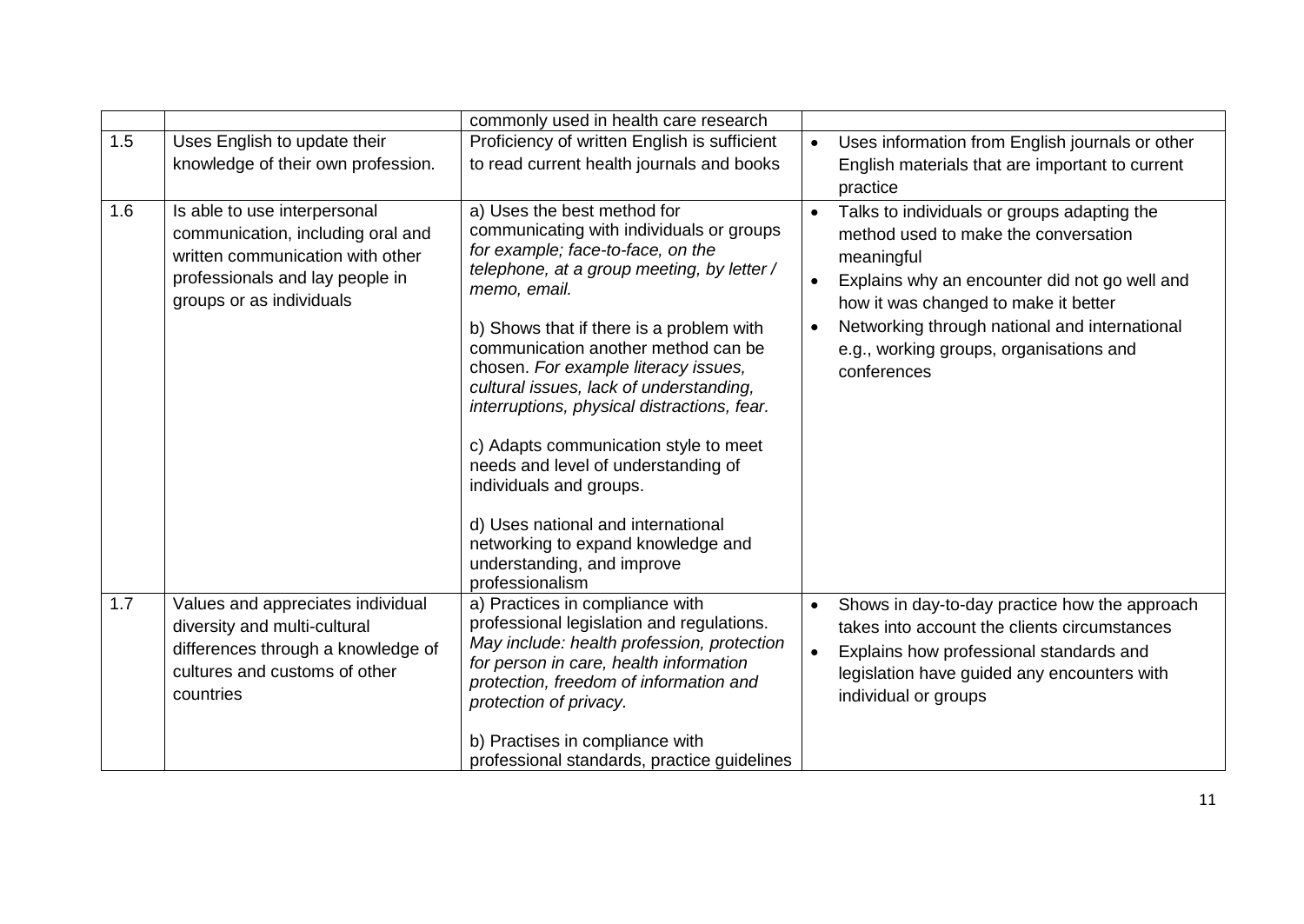| 1.8  | Knows and applies legal and ethical                                                                     | and codes. May include: practice<br>standards, codes of ethics, continuing<br>competency programs<br>a) Provides services within scope of                                                                                                                                                                                            | Shows how the approach taken is in a patient or<br>$\bullet$                                                                                                                                                                                                                                    |
|------|---------------------------------------------------------------------------------------------------------|--------------------------------------------------------------------------------------------------------------------------------------------------------------------------------------------------------------------------------------------------------------------------------------------------------------------------------------|-------------------------------------------------------------------------------------------------------------------------------------------------------------------------------------------------------------------------------------------------------------------------------------------------|
|      | principles to all areas of practice                                                                     | practice and personal competence.<br>b) Understands and practices in a way that<br>shows mutual respect, trust and in the<br>best interests of the service user.                                                                                                                                                                     | client centred way which means respectful of their<br>wishes and in their best interests<br>Explains how their own knowledge of their<br>$\bullet$<br>limitations (scope of practice/competence)<br>influences the service that can be offered                                                  |
| 1.9  | Engages in review, reflection and<br>Lifelong Learning to maintain quality<br>of professional practice. | a) Reflects on and evaluates own current<br>practice.<br>b) Assesses quality of services provided<br>and identifies opportunities for<br>improvement.<br>c) Identifies and develops plans for<br>meeting professional competency goals.<br>d) Keeps up to date with scientific<br>literature and attends conferences and<br>meetings | Explains the reflective process and how it is used<br>$\bullet$<br>to identify areas that need to be improved in own<br>professional practice<br>Provides a reflective 'diary' to show the use of<br>reflection in practice<br>Refers to relevant scientific literature in reports<br>$\bullet$ |
| 1.10 | Establishes and maintains a safe<br>practice environment.                                               | a) Identifies health and safety legislation,<br>policies and procedures and adheres to<br>them in practice.<br>b) Establishes safe environments and<br>takes opportunities to minimise risk<br>(especially infection) to all users                                                                                                   | Can explain, maintain and practices in a safe<br>$\bullet$<br>practice environment                                                                                                                                                                                                              |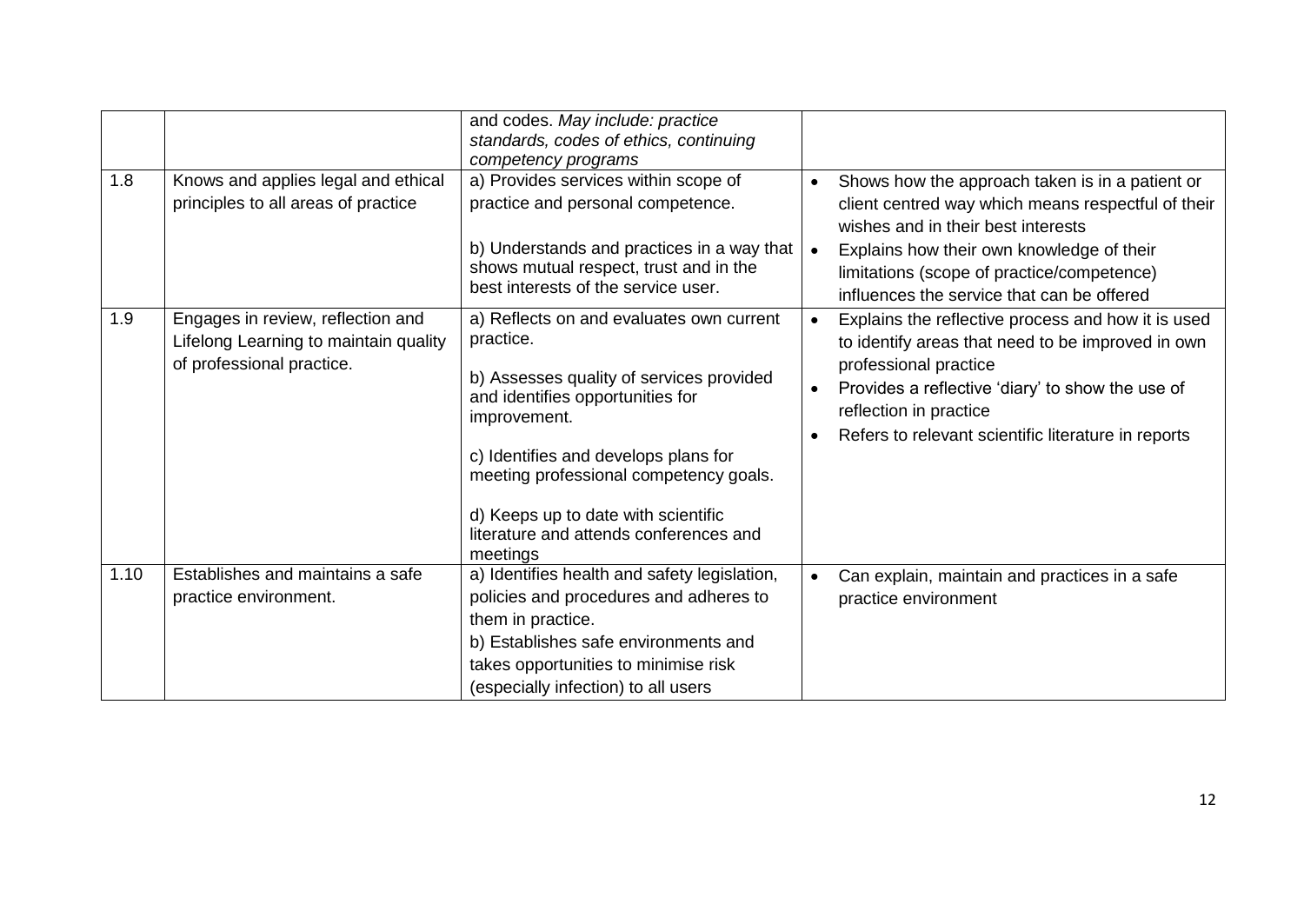## **Second Domain: Knowledge base of dietetics**

| 2.0 | <b>Knowledge base of Dietetics</b>                                                                                      |                                                                                                                                                                 |                                                                                                                                                                                                                                                                                                                                                                                                                                                                                                                                                                                                                                       |
|-----|-------------------------------------------------------------------------------------------------------------------------|-----------------------------------------------------------------------------------------------------------------------------------------------------------------|---------------------------------------------------------------------------------------------------------------------------------------------------------------------------------------------------------------------------------------------------------------------------------------------------------------------------------------------------------------------------------------------------------------------------------------------------------------------------------------------------------------------------------------------------------------------------------------------------------------------------------------|
|     | <b>Competency</b>                                                                                                       | Behavioural objective or outcome                                                                                                                                | <b>Examples of behaviour</b>                                                                                                                                                                                                                                                                                                                                                                                                                                                                                                                                                                                                          |
| 2.1 | Integrates knowledge of food and food<br>service systems, human nutrition and<br>dietetics in the provision of services | a) Uses knowledge of food, nutrition,<br>public health and dietetics in the<br>prevention and treatment of disease and<br>promotion of health                   | Makes plans for individual / group education and<br>$\bullet$<br>community projects demonstrating needs<br>assessment and giving rationales / evidence for<br>plans and implementation<br>Reports by supervisors confirm use of knowledge<br>of food and food systems, human nutrition and<br>dietetics<br>Shows the application of knowledge of food<br>$\bullet$<br>science and basic food preparation techniques<br>when speaking with users<br>Uses food composition data appropriately when<br>$\bullet$<br>considering a care plan<br>Describe aspects of food systems from<br>procurement through preparation and distribution |
|     |                                                                                                                         | b) Explains why new and revised                                                                                                                                 | that affect nutritional well-being of patients/clients<br>Finds and shares new knowledge about human                                                                                                                                                                                                                                                                                                                                                                                                                                                                                                                                  |
|     |                                                                                                                         | information about food, human nutrition                                                                                                                         | nutrition and dietetics with colleagues                                                                                                                                                                                                                                                                                                                                                                                                                                                                                                                                                                                               |
|     |                                                                                                                         | and dietetics is necessary for provision of                                                                                                                     |                                                                                                                                                                                                                                                                                                                                                                                                                                                                                                                                                                                                                                       |
|     |                                                                                                                         | a safe service                                                                                                                                                  |                                                                                                                                                                                                                                                                                                                                                                                                                                                                                                                                                                                                                                       |
|     |                                                                                                                         | c) Measures and evaluates significance of<br>findings of epidemiology and<br>anthropometric measures to assess<br>nutritional status of individuals, groups and | Uses physical and anthropometric data during<br>$\bullet$<br>assessments and to formulate care plans<br>Can discuss how epidemiological data is used to<br>make plans for public health nutrition initiatives.                                                                                                                                                                                                                                                                                                                                                                                                                        |
|     |                                                                                                                         | populations.                                                                                                                                                    |                                                                                                                                                                                                                                                                                                                                                                                                                                                                                                                                                                                                                                       |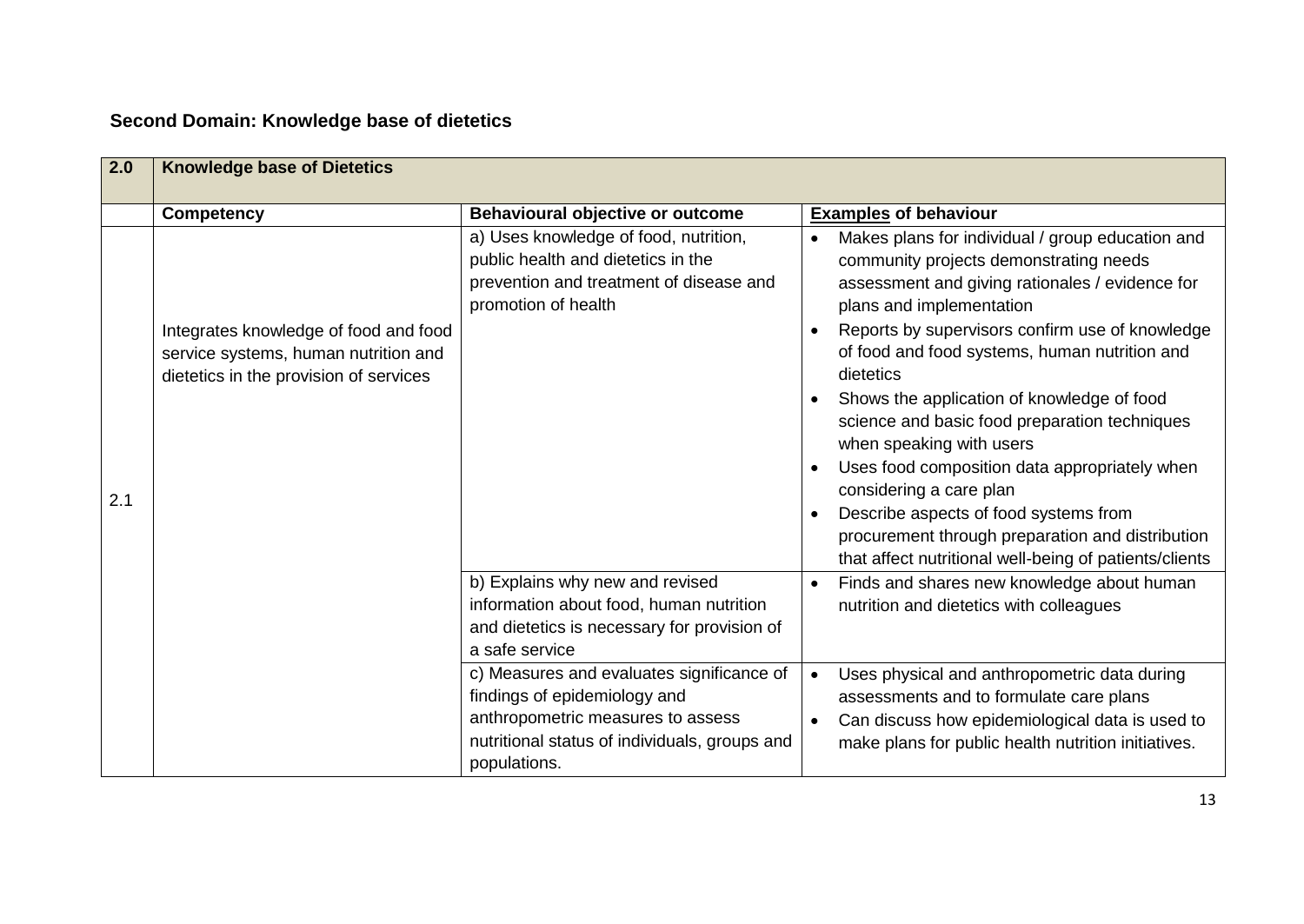| 2.2 | Integrates knowledge of biomedical<br>sciences in the provision of services                              | a) Uses knowledge of life sciences <sup>15</sup> and<br>functional biomarkers for nutrition to<br>support safe practice.                                | $\bullet$              | Presents case reports which show how<br>knowledge of biomedical sciences <sup>15</sup> has<br>contributed to the care of patients<br>Uses biochemical parameters, laboratory tests<br>(compared to reference values and standards)<br>when formulating care plans |
|-----|----------------------------------------------------------------------------------------------------------|---------------------------------------------------------------------------------------------------------------------------------------------------------|------------------------|-------------------------------------------------------------------------------------------------------------------------------------------------------------------------------------------------------------------------------------------------------------------|
|     | Integrates a knowledge of behavioural                                                                    | a) Uses knowledge of psychology,<br>sociology and motivational techniques to<br>inform interactive practice with individuals,<br>groups and care givers | $\bullet$              | Demonstrates and provides a reflective report on<br>how they have used psychology, sociology and/or<br>motivational techniques in day to day dietetic<br>practice                                                                                                 |
| 2.3 | and social sciences in the provision of<br>dietetic services                                             | b) Identifies and uses effective methods<br>for nutrition and dietetic interventions                                                                    |                        | Provides evidence of how management of<br>individual cases or food service has used<br>behavioural and social sciences, e.g., where<br>health inequalities are present                                                                                            |
|     |                                                                                                          | c) Explains why theories of behaviour<br>change are required to change eating<br>behaviours                                                             |                        | Shows how theories of behaviour change are<br>used to influence eating behaviours in day to day<br>dietetic practice                                                                                                                                              |
| 2.4 | Knows and applies pedagogic<br>(education/teaching) knowledge and<br>skills in the provision of dietetic | a) Uses their knowledge of pedagogy to<br>plan, develop and deliver an appropriate<br>learning environment for individuals, and<br>groups               | $\bullet$<br>$\bullet$ | Plans and delivers a teaching session to an<br>individual or a group therefore meeting the needs<br>of the learner(s)<br>Provides case presentations                                                                                                              |
|     | services                                                                                                 | b) Evaluates effectiveness of learning<br>environment and takes appropriate action                                                                      | $\bullet$              | Provides a review of a teaching session which<br>shows an understanding of their own ability to<br>improve/make the experience more effective                                                                                                                     |

 $\overline{\phantom{a}}$ 

<sup>&</sup>lt;sup>15</sup> Life sciences include anatomy, biochemistry, biology, epidemiology, food science, dietetics, genetics, immunology, medicine, microbiology, nutrition, pharmacology, and physiology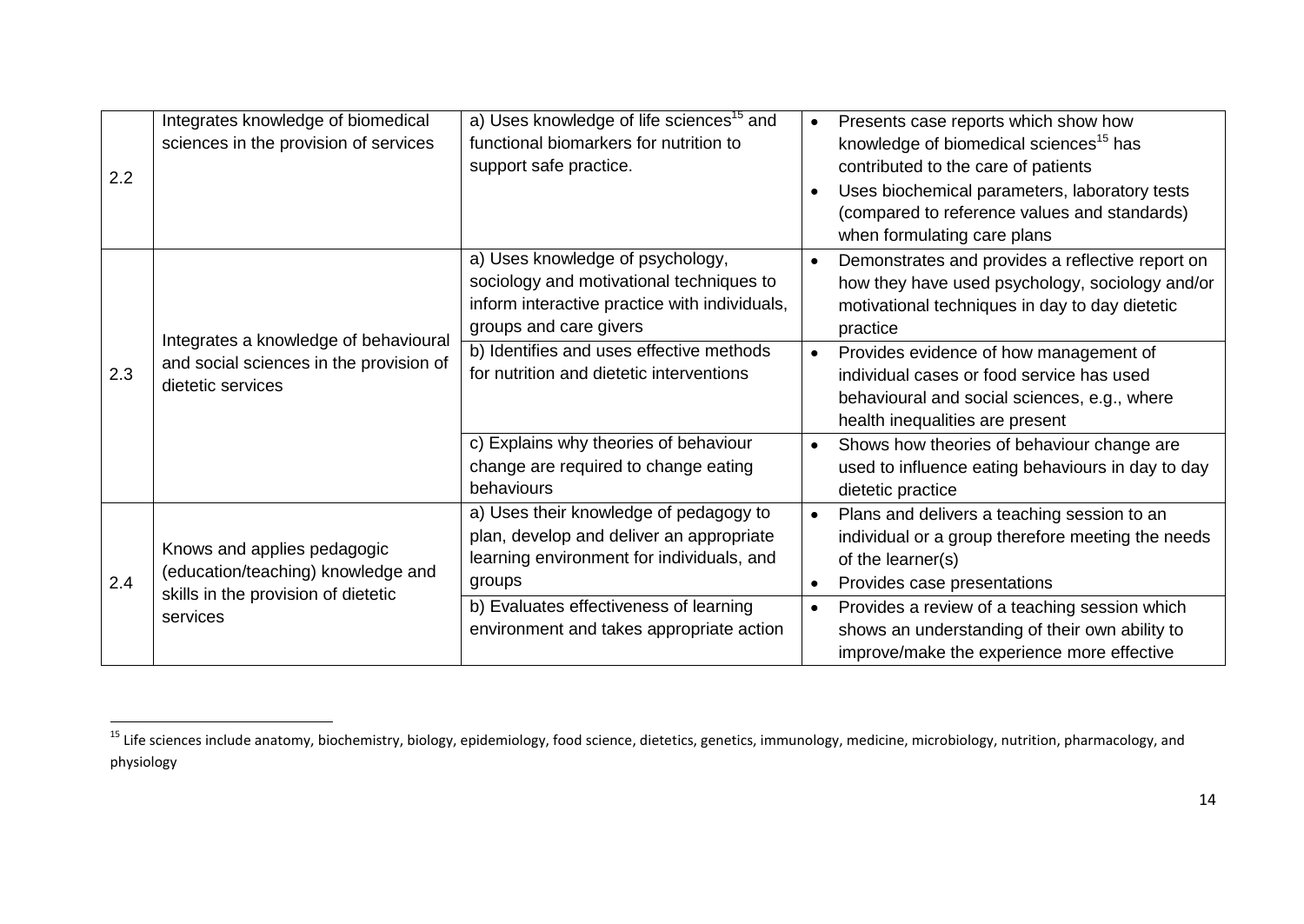|     |                                                                                            | a) Can develop a basic business plan for                                                                                                                             | Writes a basic business plan for nutrition and                                                                                                                                                                                                                                          |
|-----|--------------------------------------------------------------------------------------------|----------------------------------------------------------------------------------------------------------------------------------------------------------------------|-----------------------------------------------------------------------------------------------------------------------------------------------------------------------------------------------------------------------------------------------------------------------------------------|
| 2.5 |                                                                                            | safe and professional dietetics and                                                                                                                                  | dietetic services using business and management                                                                                                                                                                                                                                         |
|     | Integrates business and management<br>principles and skills in the provision of<br>service | nutrition service                                                                                                                                                    | principles and skills                                                                                                                                                                                                                                                                   |
|     |                                                                                            | b) Shows how leadership, management<br>skills and resources (financial, human,<br>physical and/or material) affect service                                           | Writes a reflective log entry on group work<br>tasks/activities at university or teamwork in real<br>world settings considering integration of business                                                                                                                                 |
|     |                                                                                            | provision                                                                                                                                                            | and management principles and skills                                                                                                                                                                                                                                                    |
|     | Integrates a knowledge of<br>organisational, professional and                              | a) Recognises how a systematic<br>understanding of the relevant<br>organisational and legislative requirements<br>relates to a safe professional dietetic<br>service | Reports by the student, dietitian or supervisor on<br>how organisational and legislative requirements<br>(e.g., Health & Safety Regulations, Food & Drug<br>Regulations, Nutrition Labelling Regulations)<br>were recognised during practical placement                                 |
| 2.6 | legislative requirements in the<br>provision of dietetic services                          | b) Explains how a systematic<br>understanding of relevant professional<br>requirements can affect a safe and<br>professional service                                 | Documents evidence of compliance with relevant<br>professional codes, guidelines / standards of<br>practice and ethics (e.g., EFAD code of ethics)<br>Shows how a critical incident reflection is related<br>to professional or legal issue and how this affects<br>subsequent practice |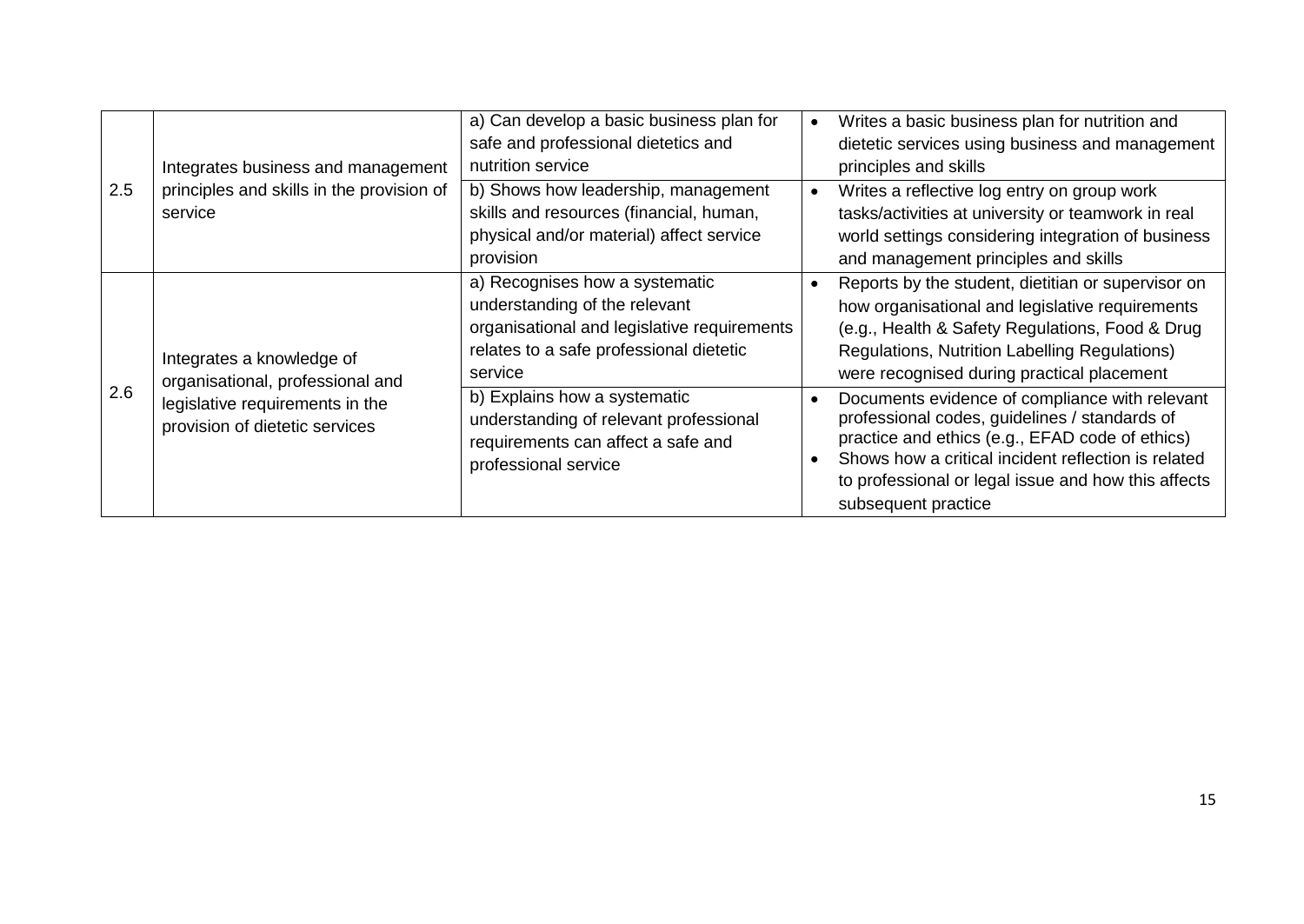## **Third Domain: Dietetic Process and Reasoning**

| 3.0 | <b>Dietetic Process and Reasoning</b>                                                                                                                              |                                                                                                                                                                                                                                                                           |                                                                                                                                                                                                                                                                                                                                                                                                                                                                                                                                                                                                                                                                                                                                                                                                                                                                      |
|-----|--------------------------------------------------------------------------------------------------------------------------------------------------------------------|---------------------------------------------------------------------------------------------------------------------------------------------------------------------------------------------------------------------------------------------------------------------------|----------------------------------------------------------------------------------------------------------------------------------------------------------------------------------------------------------------------------------------------------------------------------------------------------------------------------------------------------------------------------------------------------------------------------------------------------------------------------------------------------------------------------------------------------------------------------------------------------------------------------------------------------------------------------------------------------------------------------------------------------------------------------------------------------------------------------------------------------------------------|
|     | <b>Competency</b>                                                                                                                                                  | <b>Learning outcome or Behavioural</b><br>objective                                                                                                                                                                                                                       | <b>Examples of documented or observed</b><br>behaviour                                                                                                                                                                                                                                                                                                                                                                                                                                                                                                                                                                                                                                                                                                                                                                                                               |
| 3.1 | Applies client-centred practice in the<br>nutrition care process based on the<br>expectations and priorities of<br>individuals, groups, community or<br>population | a) Can identify, assess and formulate goals<br>for nutrition related problems with<br>individuals, groups, communities or<br>populations<br>b) Develops and implements intervention<br>plans and then monitors, evaluates and<br>reports the outcomes of nutritional care | Writes nutrition care plans / case reports / meal<br>$\bullet$<br>plans for simulated and/or real cases which<br>shows the use of a knowledge of food and<br>nutrition (including enteral and parenteral<br>nutrition)<br>Proposes reasoned case reports or provides<br>case portfolios<br>Writes reports for group education / community<br>$\bullet$<br>projects demonstrating needs assessment,<br>plans and implementation<br>Writes reasoned reports on implementation of<br>$\bullet$<br>dietetic plan and outcomes<br>Presents evidence of client-centred practice in<br>$\bullet$<br>interaction with individuals/groups/populations<br>demonstrating improvement of planned nutrition<br>intervention (simulated cases or real 'cases')<br>Shows agreement with and acts on policies,<br>procedures and professional ethics through<br>nutrition care notes |
| 3.2 | Identifies the ethical and legal<br>implications of modifying or<br>withdrawing food, nutrition or fluid in<br>situations where the individual is                  | Evaluates each individual situation and<br>provides a reasoned, evidence based<br>explanation for choice of dietetic action<br>and/or intervention                                                                                                                        | Provides a plan for a simulated and/or real case<br>$\bullet$<br>where the choice of nutrition intervention may<br>have to be made on behalf of the individual<br>respecting legal and ethical frameworks.                                                                                                                                                                                                                                                                                                                                                                                                                                                                                                                                                                                                                                                           |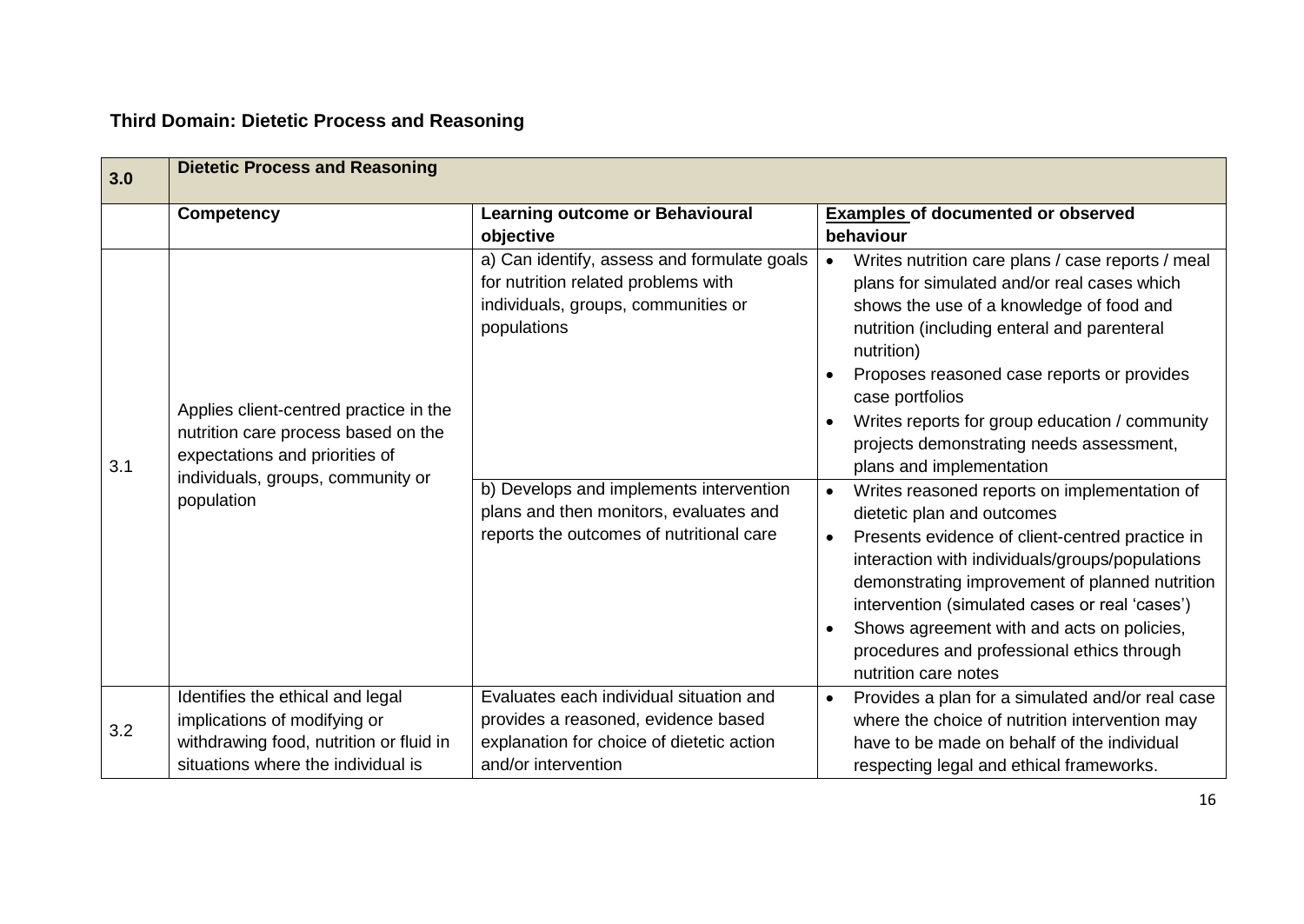|     | unable to make a reasoned decision                                                                                                                                      |                                                                                                                                                                              |                                                                                                                                                                                                                                                                                                                                                                                                                                                                           |
|-----|-------------------------------------------------------------------------------------------------------------------------------------------------------------------------|------------------------------------------------------------------------------------------------------------------------------------------------------------------------------|---------------------------------------------------------------------------------------------------------------------------------------------------------------------------------------------------------------------------------------------------------------------------------------------------------------------------------------------------------------------------------------------------------------------------------------------------------------------------|
|     |                                                                                                                                                                         | a) Uses the process of reflection <sup>16</sup> to take<br>action on critical incidents <sup>17</sup> (either positive<br>or negative) that reflects professional<br>benefit | Writes and presents critical incident reflection<br>$\bullet$                                                                                                                                                                                                                                                                                                                                                                                                             |
| 3.3 | Reflects and reviews own dietetic<br>practice                                                                                                                           | b) Develops plans for own dietetic practice<br>improvement                                                                                                                   | Shows how systematic evaluation of practice<br>$\bullet$<br>provides opportunities for Lifelong Learning<br>Uses feed-back from students, supervisors and<br>$\bullet$<br>colleagues to write on the value of supervised<br>interaction with colleagues and clients                                                                                                                                                                                                       |
| 3.4 | Works independently and in<br>partnership/collaboratively with other<br>professionals to integrate nutrition<br>and dietetics into overall professional<br>care/service | a) Identifies other professionals that can<br>contribute to effective food, feeding and<br>hydration and work collaboratively to<br>achieve an optimum nutritional outcome   | Shows, through case notes or by other means,<br>$\bullet$<br>how nutritional care was achieved<br>collaboratively with other professionals (e.g.,<br>speech and language therapist)<br>Uses reports and feedback by supervisors to<br>$\bullet$<br>show professional role in a multidisciplinary<br>team<br>Reports examples where limitations of own<br>$\bullet$<br>knowledge and skills required individual clients<br>to be referred to other competent professionals |
|     |                                                                                                                                                                         | b) Maintains a critical knowledge of current<br>best practice guidelines and policy<br>statements                                                                            | Demonstrates the use of best practice<br>$\bullet$<br>guidelines and policy statements for a safe and<br>professional service                                                                                                                                                                                                                                                                                                                                             |

<sup>&</sup>lt;sup>16</sup> Reflection: the process of giving serious thought and consideration to practice with the intention of continuing practice that works, and stopping for improving practice that is less effective

<sup>17</sup> Critical incident: any situation where a person experiences strong reactions which could inform their ability to perform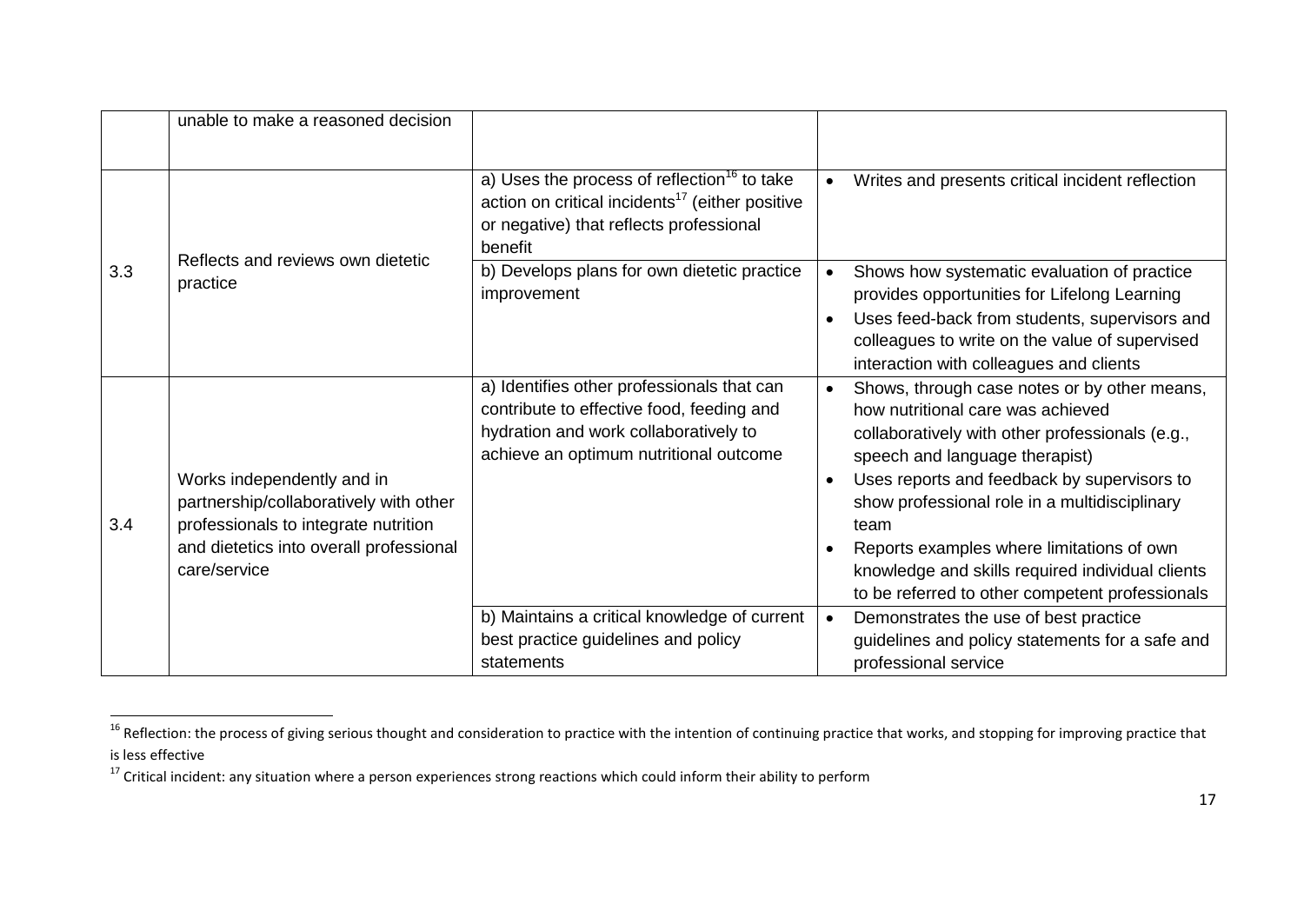|     |                                                                                                                                               | c) Contributes to team decision-making                                                                                                 | Makes use of opportunities to contribute dietetic<br>$\bullet$<br>and nutrition expertise to the service and<br>provide relevant input into interprofessional<br>decisions about care                                                                                                                                  |
|-----|-----------------------------------------------------------------------------------------------------------------------------------------------|----------------------------------------------------------------------------------------------------------------------------------------|------------------------------------------------------------------------------------------------------------------------------------------------------------------------------------------------------------------------------------------------------------------------------------------------------------------------|
| 3.5 | Respects the unique emotional,<br>social, cultural, religious and<br>sustainable needs of individuals,<br>groups, communities and populations | a) Recognises social, cultural, regional and<br>religious influences on food selection and<br>the provision of nutrition interventions | Takes into account diverse socio-cultural<br>$\bullet$<br>situations, ability and resources of clients when<br>planning nutrition care or services<br>Demonstrates cultural competency and how<br>$\bullet$<br>diverse socio-cultural groups and diversity<br>within socioeconomic status guides community<br>projects |
|     |                                                                                                                                               | b) Uses client-centred intervention and<br>community development approaches                                                            | Works according to the principles of a non-<br>$\bullet$<br>discriminatory client-centred practice<br>Reports on assessment approaches that utilise<br>$\bullet$<br>principles of community development<br>Presents a case portfolio(s) showing client<br>centred intervention(s)                                      |
|     |                                                                                                                                               | c) Recognises and implements the<br>principles of food sustainability                                                                  | Works showing appropriate sustainability<br>$\bullet$<br>awareness for individuals, groups or<br>communities                                                                                                                                                                                                           |
| 3.6 | Demonstrates the economic value of<br>dietetic services to individuals, groups<br>(society), employers and other policy<br>makers             | Undertakes basic cost benefit analysis of<br>dietetic interventions                                                                    | Writes a report of case management or food<br>$\bullet$<br>service management project(s) with cost-benefit<br>evidence<br>Finds ways to use time and resources more<br>cost effectively<br>Reports on the effective and timely completion<br>(cost-effectiveness) of independent work                                  |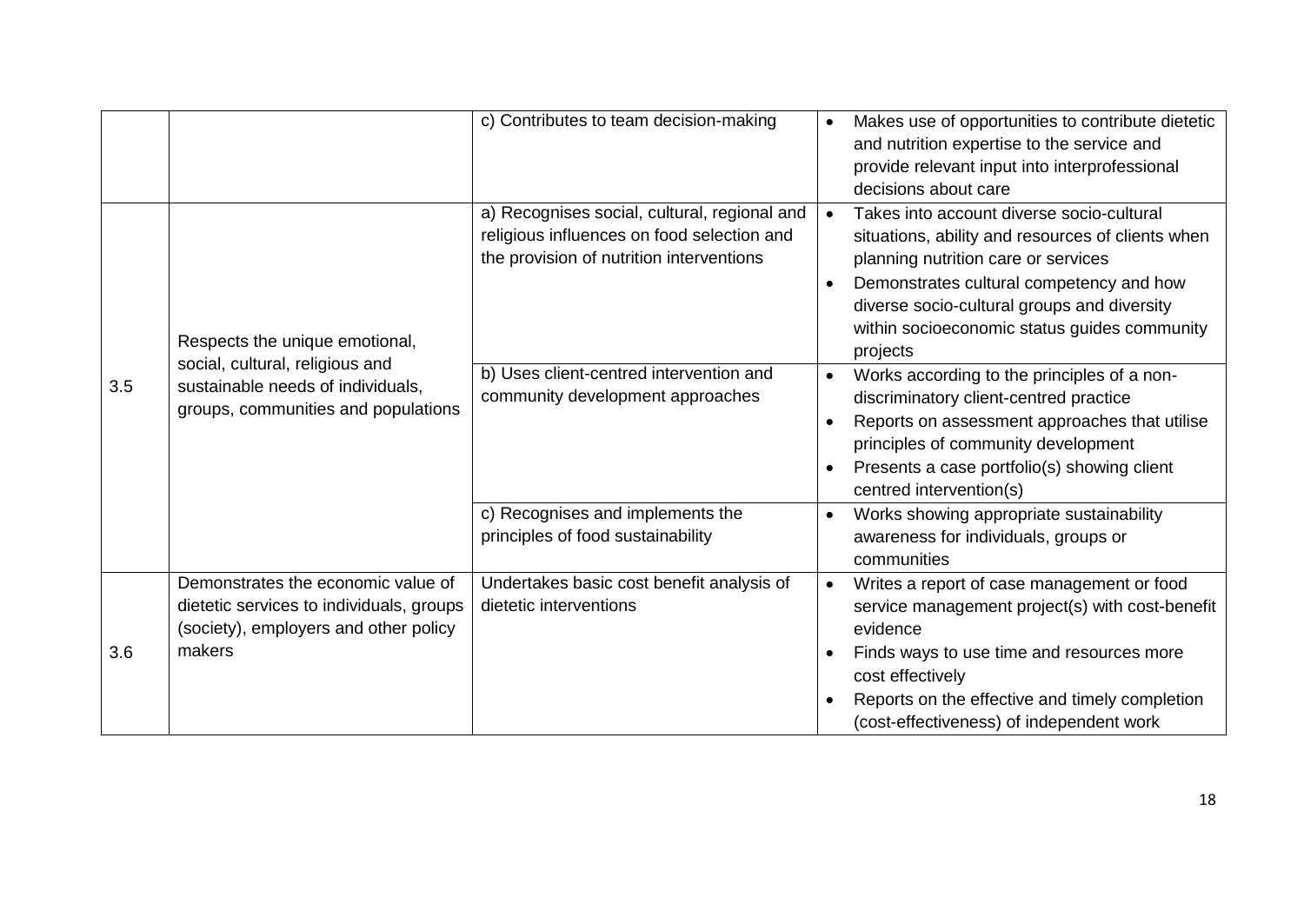### **Fourth Domain: Evidence Based Dietetic Practice**

| 4.0 | <b>Evidence Based Dietetic Practice</b>                                                                                                               |                                                                                                                                                                                    |                                                                                                                                                                                                                                                                                                                 |
|-----|-------------------------------------------------------------------------------------------------------------------------------------------------------|------------------------------------------------------------------------------------------------------------------------------------------------------------------------------------|-----------------------------------------------------------------------------------------------------------------------------------------------------------------------------------------------------------------------------------------------------------------------------------------------------------------|
|     | <b>Competency</b>                                                                                                                                     | Behavioural objective or outcome                                                                                                                                                   | <b>Examples of behaviour</b>                                                                                                                                                                                                                                                                                    |
|     | Systematically searches for,                                                                                                                          | a) Can demonstrate skills in<br>independent searching of international,<br>scientific literature and other relevant<br>information                                                 | Writes an evidence based report to justify a<br>$\bullet$<br>nutritional intervention                                                                                                                                                                                                                           |
| 4.1 | evaluates, interprets and applies<br>findings from food, nutrition, dietetic,<br>social, behavioural and education<br>sciences into dietetic practice | b) Interprets, analyses, synthesises <sup>18</sup><br>and critically appraises research<br>findings and their applicability to<br>practice                                         | Presents case studies showing an evidenced<br>$\bullet$<br>based approach with reasoned conclusions<br>Works showing a logical reasoned approach to<br>$\bullet$<br>dietetic practice.<br>Shows through care plans that problem solving<br>skills have been used to provide a justified<br>approach to practice |
| 4.2 | Identifies, designs and participates<br>in research and audit to enhance the<br>practice of dietetics                                                 | a) Participates in<br>research/evaluation/audit projects<br>within the field of nutrition and dietetics<br>b) Uses principles of research design,<br>data management, analyses and | Reports on how dietetic practice was audited<br>$\bullet$<br>against standards and proposes future actions<br>Writes a thesis/dissertation/research project in<br>the field of dietetics and nutrition<br>Develops and uses systems to manage data<br>$\bullet$<br>and information which is shown to enhance    |
|     |                                                                                                                                                       | interpretation in dietetic practice                                                                                                                                                | dietetic practice<br>Writes a thesis/dissertation/research project<br>$\bullet$<br>report                                                                                                                                                                                                                       |

<sup>&</sup>lt;sup>18</sup> Synthesis: the bringing together of information and data from different sources to infer relationships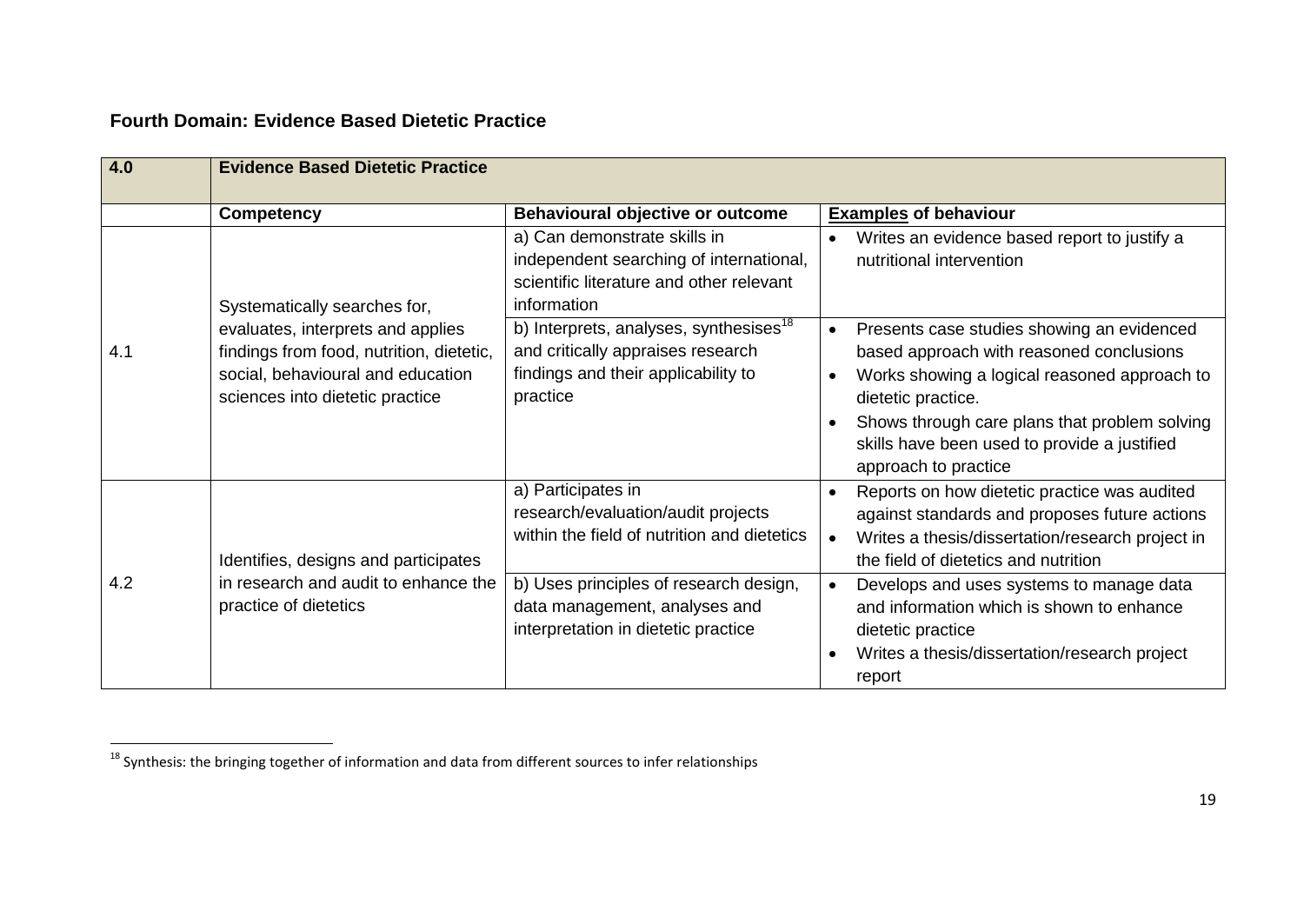|     |                                                                         | c) Shows how results from<br>audit/research activities can be used to<br>enhance own practice              | Writes a report or a reflective portfolio <sup>19</sup> to<br>$\bullet$<br>show how systematic monitoring and use of<br>evidence have informed and changed own<br>practice<br>Uses reports from supervisors to show how<br>own practice has changed due to audit<br>outcomes |
|-----|-------------------------------------------------------------------------|------------------------------------------------------------------------------------------------------------|------------------------------------------------------------------------------------------------------------------------------------------------------------------------------------------------------------------------------------------------------------------------------|
|     |                                                                         | a) Collects and analyses relevant<br>information related to an identified<br>issue and proposes a solution | Develops and presents a protocol for a<br>$\bullet$<br>thesis/dissertation/research project<br>Writes a project report showing ability to gather<br>$\bullet$<br>information and prioritise issues                                                                           |
| 4.3 | Applies food, nutrition and dietetic<br>science to solve problems       | b) Provides evidence based rationale<br>to resolve identified issues                                       | Shows in nutrition care process notes how<br>$\bullet$<br>issues have been resolved and solutions<br>implemented                                                                                                                                                             |
|     |                                                                         | c) Can discuss ways dietitians can<br>contribute and be used in the research<br>process                    | Leads a discussion on how dietitians have<br>$\bullet$<br>contributed to a research outcome                                                                                                                                                                                  |
|     | Adopts an evidence based approach                                       | a) Evaluates the evidence to answer<br>practical dietetic questions                                        | A case portfolio shows a justified evidence-<br>$\bullet$<br>based practice approach                                                                                                                                                                                         |
| 4.4 | to dietetics practice                                                   | b) Uses contextual factors and<br>stakeholder perspectives to justify<br>decisions                         | Case notes and care plans clearly show how<br>$\bullet$<br>evidence has been used to guide decisions                                                                                                                                                                         |
| 4.5 | Shares evidence based dietetic and<br>nutrition with colleagues and key | a) Summarizes and communicates<br>research information appropriate to the<br>'audience'.                   | Writes a summary of evidence based dietetics<br>$\bullet$<br>or nutrition in response to questions                                                                                                                                                                           |
|     | stakeholders                                                            | b) Shares own knowledge, skills and                                                                        | Makes an oral or poster presentation of<br>$\bullet$                                                                                                                                                                                                                         |

<sup>&</sup>lt;sup>19</sup> Reflective portfolio: a collection of written, audio or video pieces that are collected to demonstrate changes in practice and/or competence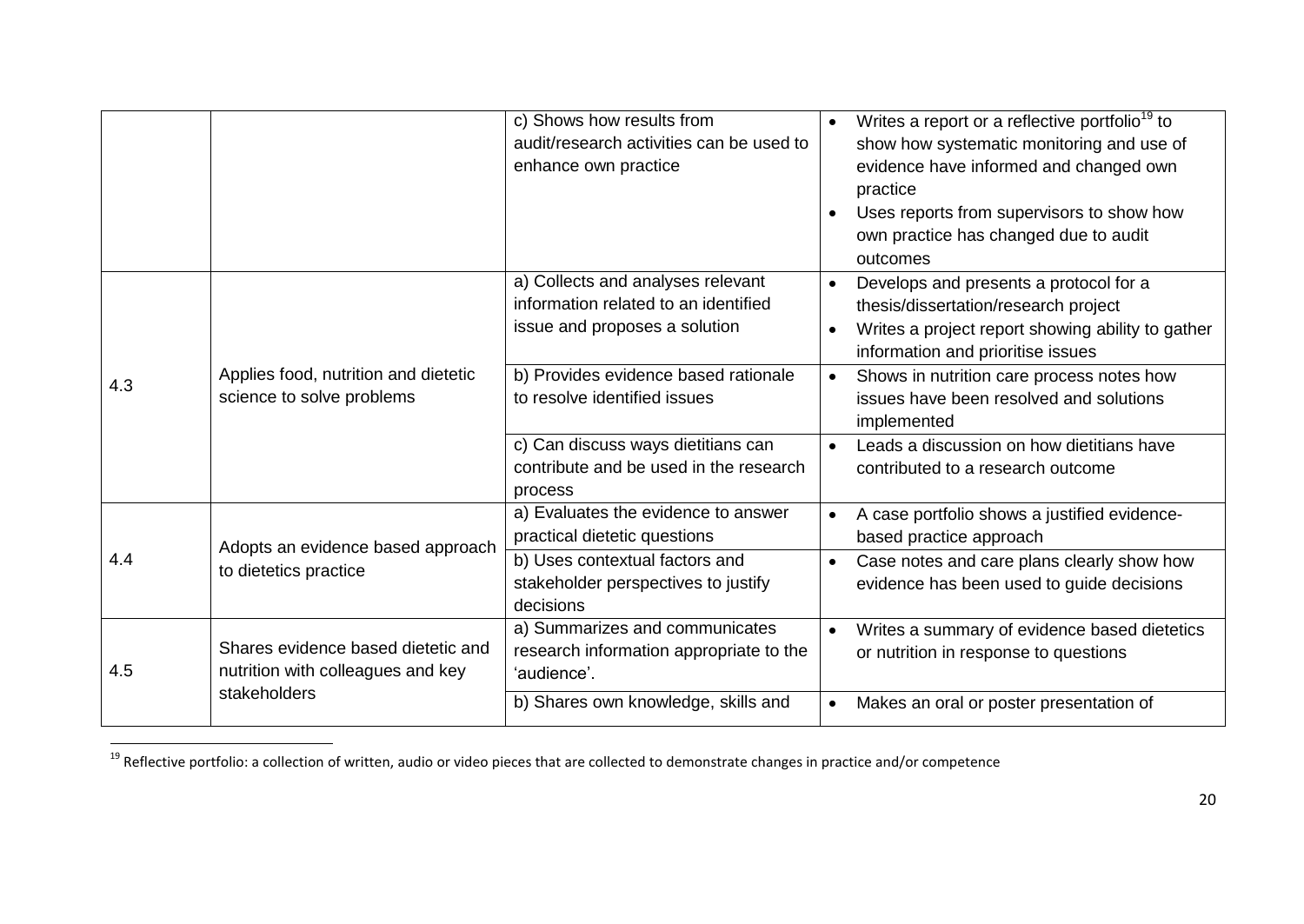|  | experiences with<br>others | case<br>a projects. 1<br>sis/dissertation/research<br>the.<br><b>0000</b> |
|--|----------------------------|---------------------------------------------------------------------------|
|  |                            | studies                                                                   |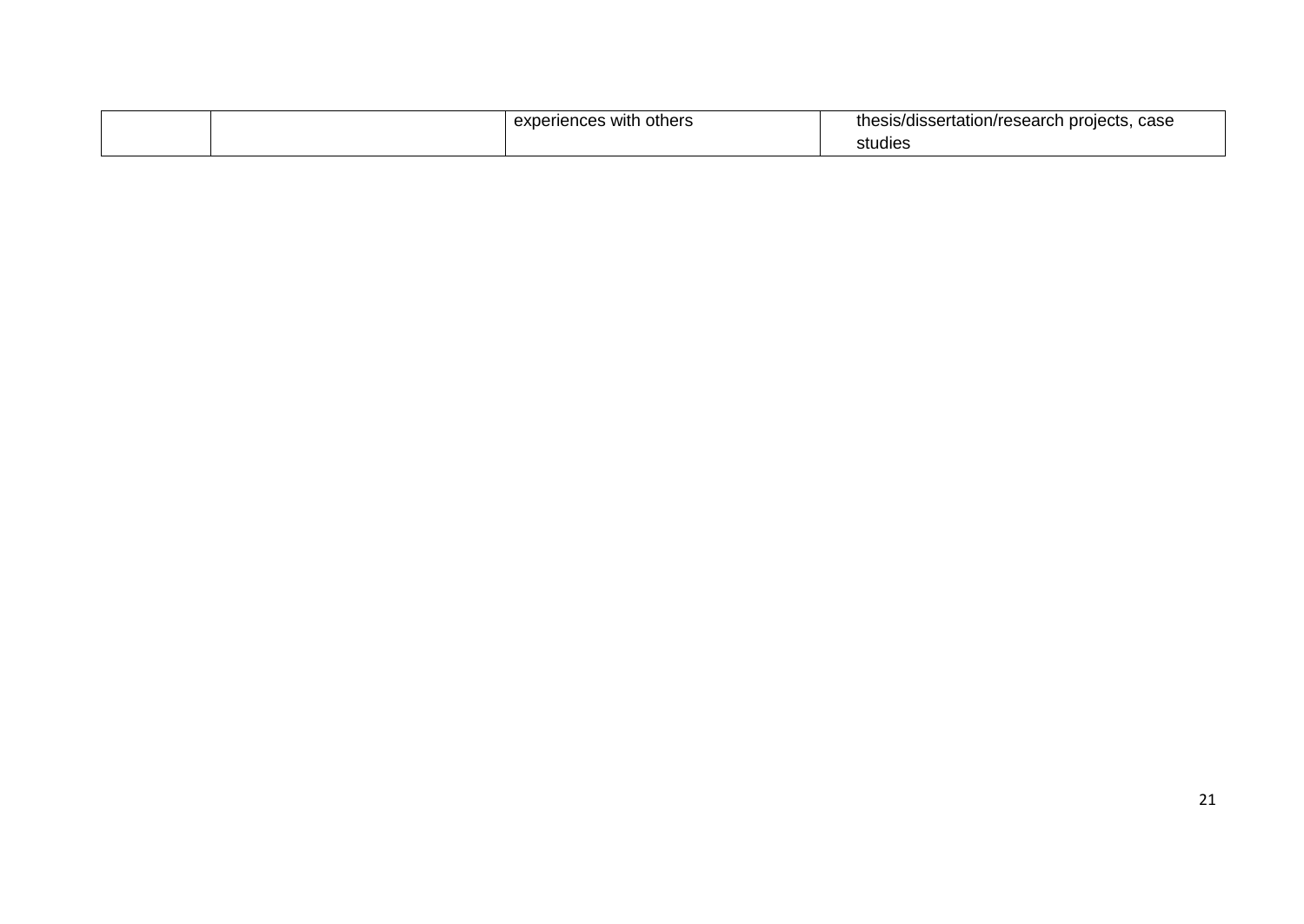| 5.0 | Autonomy, accountability and quality in dietetic practice                                                                                                    |                                                                                                                                                                                                                                                                                 |                                                                                                                                                                                                                                                                                                                                                                                                                                                                                                                                                                      |  |
|-----|--------------------------------------------------------------------------------------------------------------------------------------------------------------|---------------------------------------------------------------------------------------------------------------------------------------------------------------------------------------------------------------------------------------------------------------------------------|----------------------------------------------------------------------------------------------------------------------------------------------------------------------------------------------------------------------------------------------------------------------------------------------------------------------------------------------------------------------------------------------------------------------------------------------------------------------------------------------------------------------------------------------------------------------|--|
|     | <b>Competency</b>                                                                                                                                            | Behavioural objective or outcome                                                                                                                                                                                                                                                | <b>Examples of behaviour</b>                                                                                                                                                                                                                                                                                                                                                                                                                                                                                                                                         |  |
| 5.1 | Is able to practice as an autonomous,<br>accountable dietetic practitioner using<br>own knowledge and skills in dietetics<br>to make professional judgements | a) Accepts personal responsibility and<br>accountability for actions and decisions<br>b) Is able to solve problems using own<br>dietetic knowledge and skills and takes<br>personal initiative to act where<br>appropriate                                                      | Shows in day to day work how dietetic decisions<br>have been made<br>Is able to defend the dietetic decision that has been<br>$\bullet$<br>made<br>Recognises and then takes responsibility for<br>initiating own Lifelong Learning to improve<br>knowledge and skills<br>Writes a reflective log about an encounter where<br>$\bullet$<br>professional autonomy was challenged<br>Uses other services or health professionals (e.g.,<br>$\bullet$<br>may refer on to another professional) when<br>necessary to produce the best outcome for patients<br>and groups |  |
| 5.2 | Improves practice through continuous<br>and systematic evaluation maintaining<br>clear and concise records of all<br>activities                              | a) Uses dietetic and other standards to<br>systematically evaluate practice and<br>participate in audit procedures<br>b) Collects data and revises plans as<br>necessary to achieve continuous quality<br>improvement across the dietetic service<br>in partnership with others | Locates and summarises dietetic and other<br>$\bullet$<br>standards which are applied for quality assurance<br>Produces an audit cycle<br>$\bullet$<br>Uses a standardised system for collecting patient<br>$\bullet$<br>records<br>Produces documentation which can be audited<br>successfully<br>Develops a plan for quality improvement involving<br>$\bullet$                                                                                                                                                                                                    |  |

# **Fifth Domain: Autonomy<sup>20</sup>, accountability and quality in dietetic practice**

<sup>&</sup>lt;sup>20</sup> Professional autonomy: the right and privilege to exercise professional skills independently without input from others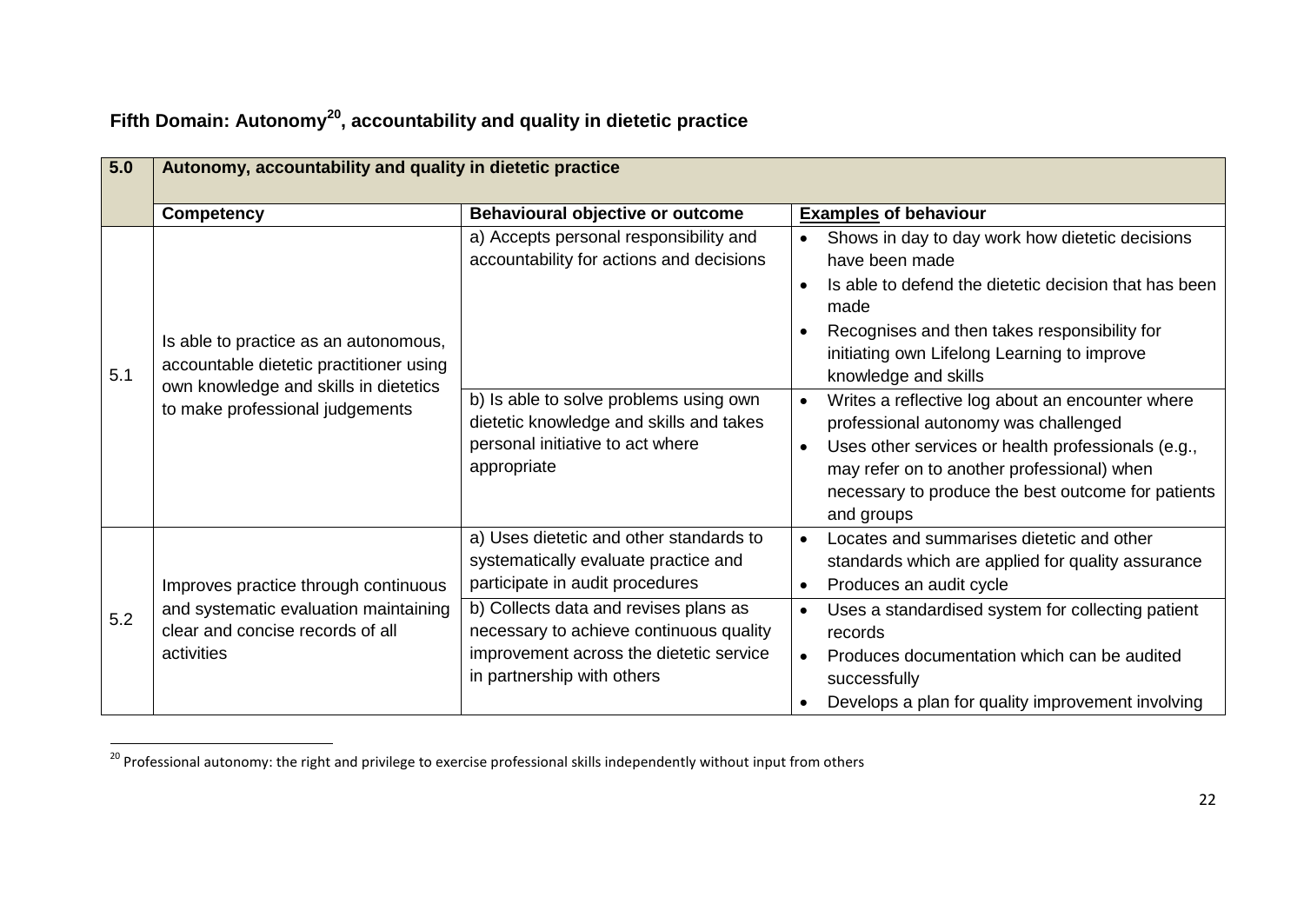|     |                                                                                                                                                             |                                                                                                                                   | stakeholders<br>Discusses the ways a service can be evaluated,<br>monitored and improved                                                                                                                                                                       |
|-----|-------------------------------------------------------------------------------------------------------------------------------------------------------------|-----------------------------------------------------------------------------------------------------------------------------------|----------------------------------------------------------------------------------------------------------------------------------------------------------------------------------------------------------------------------------------------------------------|
|     |                                                                                                                                                             | c) Uses current technology in practice to<br>provide evidence for quality assurance<br>purposes                                   | Describes how electronic health records and other<br>$\bullet$<br>management systems are used to provide data for<br>quality purposes                                                                                                                          |
|     |                                                                                                                                                             |                                                                                                                                   | Uses information technology to reliably enter data<br>for future analysis                                                                                                                                                                                      |
|     |                                                                                                                                                             |                                                                                                                                   | Explains how data entered into electronic systems<br>is used responsibly for quality management while<br>maintaining confidentiality                                                                                                                           |
|     |                                                                                                                                                             |                                                                                                                                   | Finds evidence for (and of) quality assurance of<br>dietetic services                                                                                                                                                                                          |
| 5.3 | Maintains competence to deliver a<br>professional dietetic practice of known<br>quality through Lifelong Learning                                           | a) Demonstrates regular review of own<br>practice and competence                                                                  | Routinely seeks feedback on performance as a<br>dietitian from peers, colleagues and others<br>Identifies own competences and compares to<br>published professional competences<br>Produces a Lifelong Learning plan                                           |
|     |                                                                                                                                                             | b) Implements a plan for professional<br>development                                                                              | Sets own continuous improvement tasks<br>Discusses choice of activities to show how they<br>$\bullet$<br>meet their Lifelong Learning plan<br>Actively shows how professional development<br>activities meet the Lifelong Learning plan                        |
| 5.4 | Use current technologies to collect<br>and manage data responsibly, and<br>professionally for information,<br>reporting and quality improvement<br>purposes | a) Develops, plans and gathers valid,<br>reliable and comprehensive information<br>using current technology and by other<br>means | Assesses the reliability and validity of data<br>$\bullet$<br>gathered with the support of current technology<br>before using them<br>Shows how data can be used to provide reliable<br>information for informing/planning different areas of<br>dietetic work |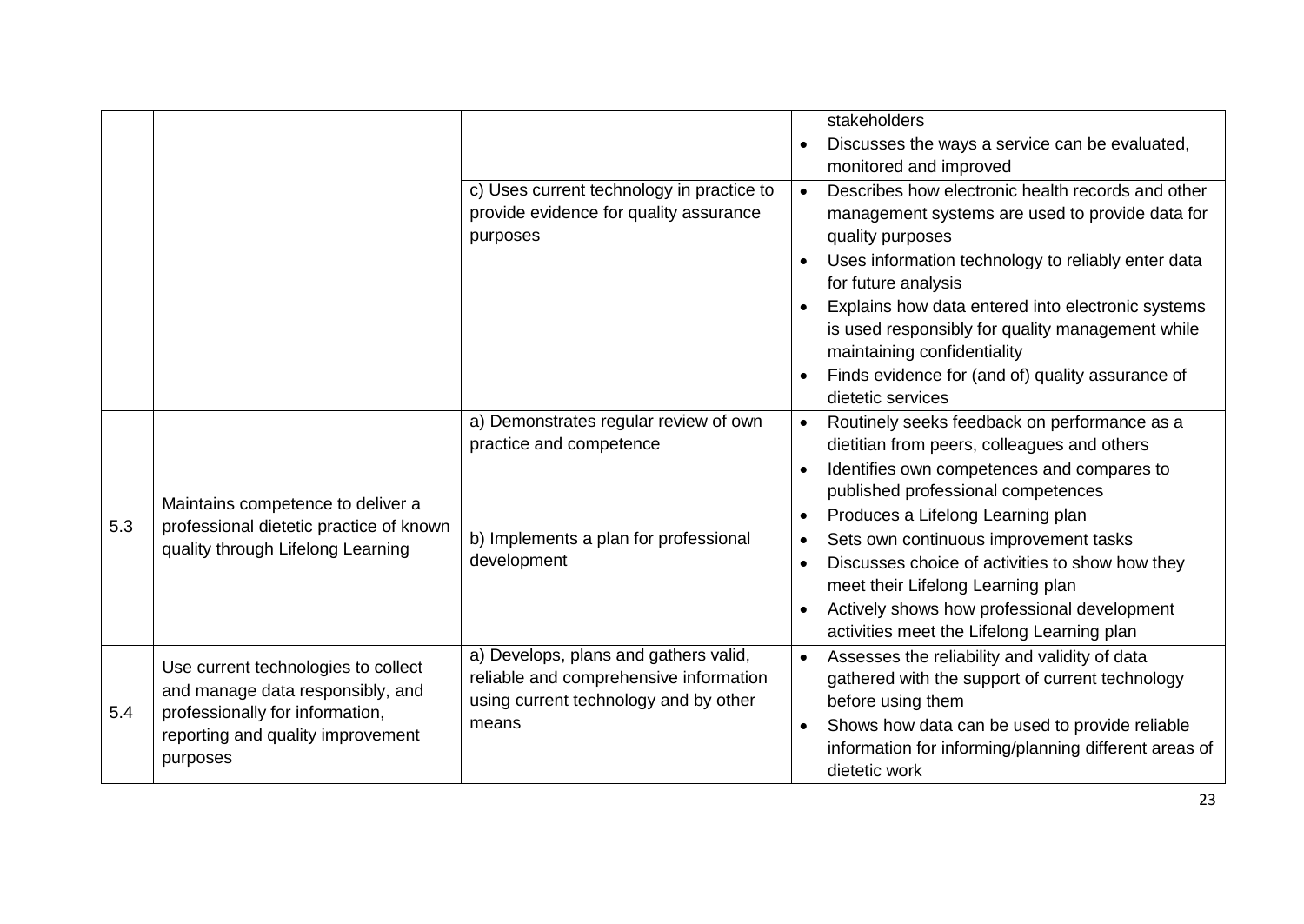|     |                                                                                       |                                                                                                                                   | Provides a case portfolio or case(s) connecting<br>$\bullet$<br>activity and impact resulting in improved<br>professionals services and quality of care<br>Shows how ethical aspects of communication is<br>considered when using social media and other<br>electronic information resources                                                                                          |
|-----|---------------------------------------------------------------------------------------|-----------------------------------------------------------------------------------------------------------------------------------|---------------------------------------------------------------------------------------------------------------------------------------------------------------------------------------------------------------------------------------------------------------------------------------------------------------------------------------------------------------------------------------|
|     |                                                                                       | b) Assesses the relevance, importance<br>and validity of data gathered both<br>electronically and by other means                  | Leads a discussion on the validity of results from<br>$\bullet$<br>nutrition software used to analyse nutrient<br>composition of diets<br>Shows how use of electronic health records or<br>health management systems in patient care can be<br>assessed for relevance<br>Produces evidence of how digital literacy <sup>21</sup> has<br>been successfully used in IT related projects |
|     |                                                                                       | a) Complies with current legislation that<br>applies to professional context in which<br>dietitians work                          | Provides explanations on how work is managed to<br>$\bullet$<br>comply with legal constraints<br>Case notes and care plans show how current<br>$\bullet$<br>legislation has been applied                                                                                                                                                                                              |
| 5.5 | Accepts responsibility for ensuring<br>practice meets legislation and<br>requirements | b) Establishes safe environments for<br>practice which minimises risks including<br>human rights, hazard and infection<br>control | Adopts an approach to own work and role which<br>shows concern for human rights<br>Takes appropriate and correct action to infection<br>$\bullet$<br>control when working with people, food or in other<br>areas<br>Shows awareness of what a safe environment is<br>and how it can be established                                                                                    |
|     |                                                                                       | c) Maintains a critical knowledge of                                                                                              | Presents a case portfolio/study or talk on the use of<br>$\bullet$                                                                                                                                                                                                                                                                                                                    |

 $^{21}$  Digital literacy: the ability to find, judge, use, share, and create content using information technologies (IT) including but not limited to the web, twitter, social media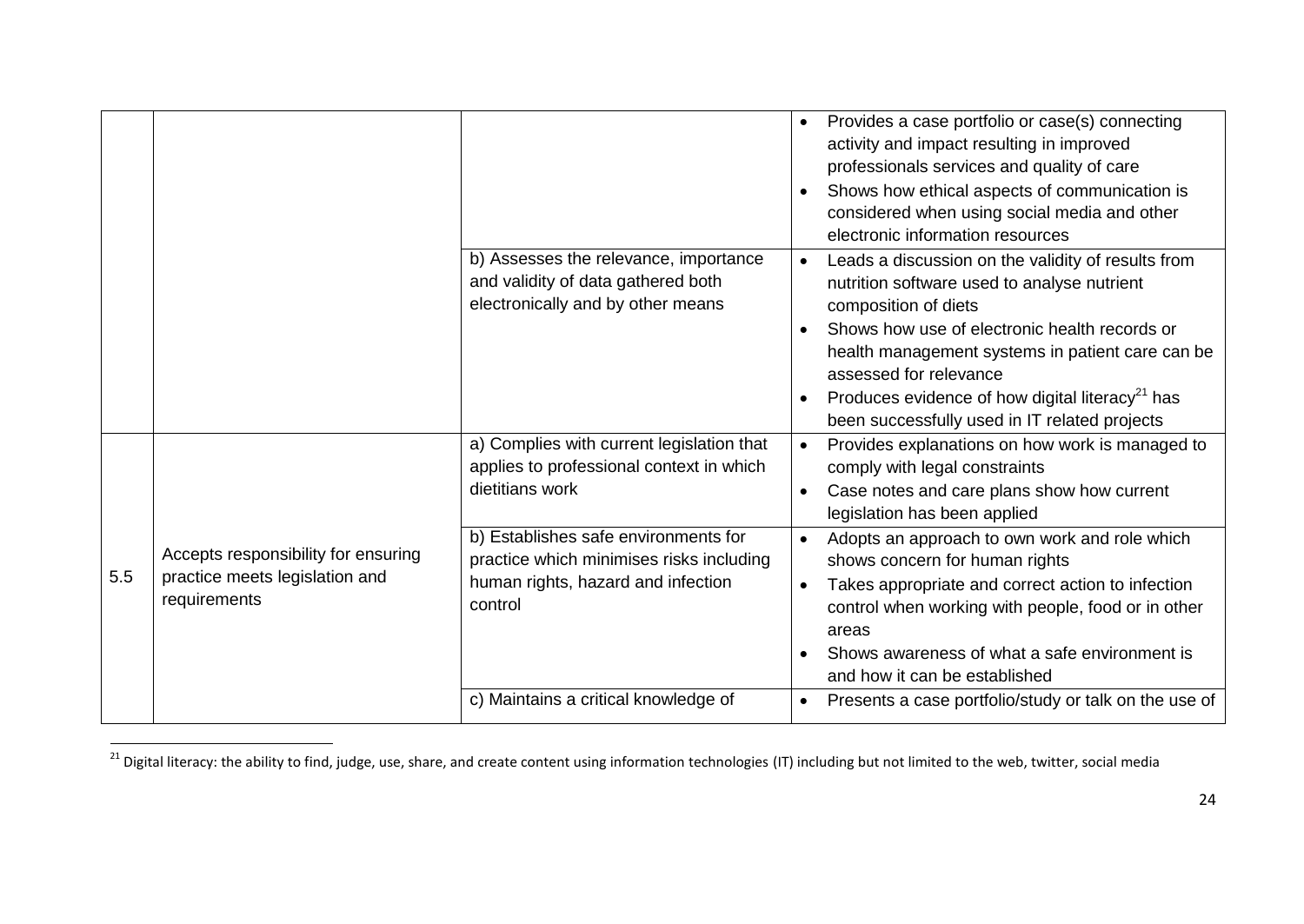| current best practice guidelines and | best practice guidelines and policy statements to               |
|--------------------------------------|-----------------------------------------------------------------|
| policy statements                    | ensure dietetic practice is meeting legislative<br>requirements |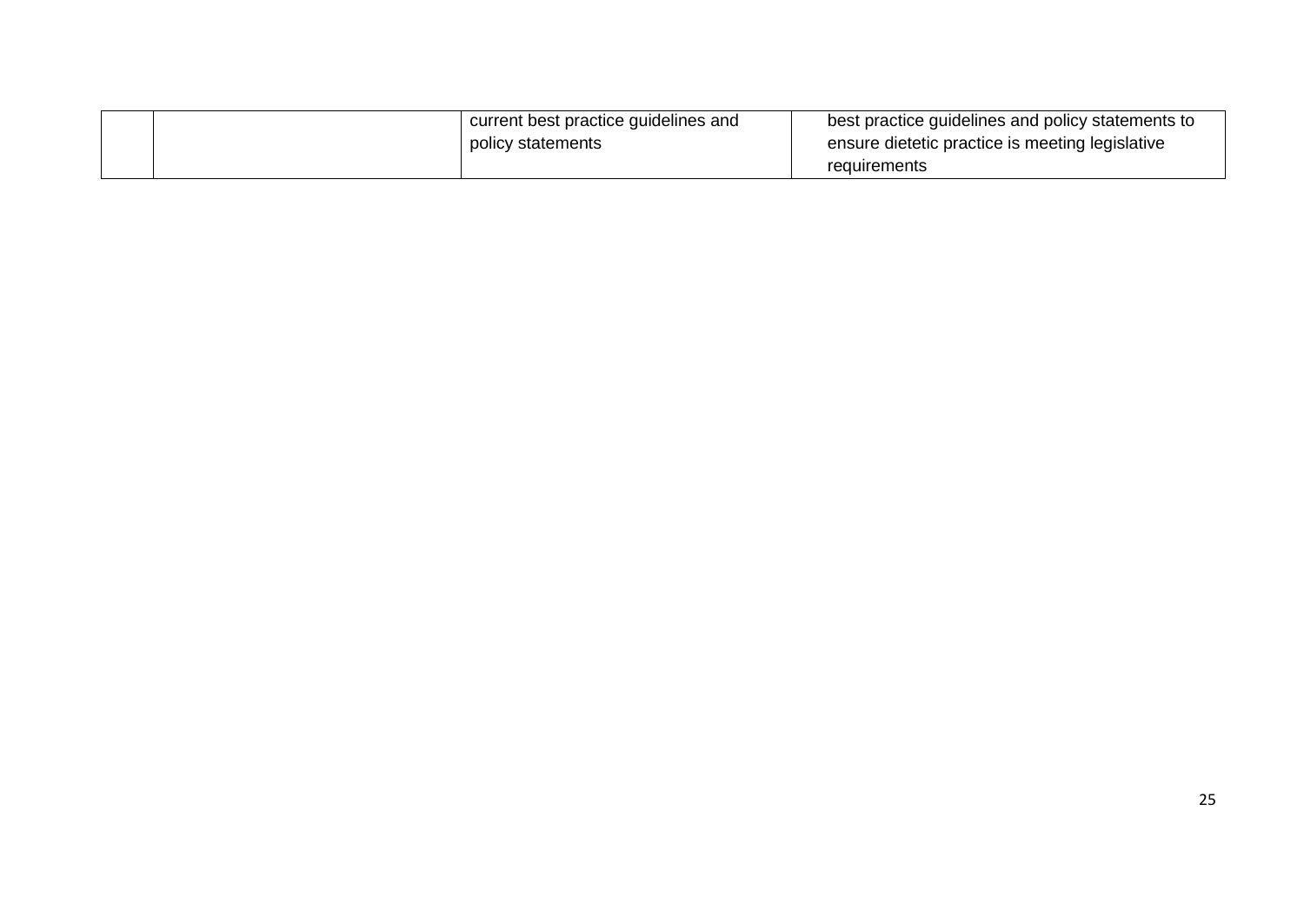| 6.0 | Communication, relationships and partnerships skills in dietetics |                                                                                                                                                                                |                                                                                                                                                                                                                                                                                                                                                                                                                                                                                                                                                                                                                                                                                                                                                                                                                          |  |
|-----|-------------------------------------------------------------------|--------------------------------------------------------------------------------------------------------------------------------------------------------------------------------|--------------------------------------------------------------------------------------------------------------------------------------------------------------------------------------------------------------------------------------------------------------------------------------------------------------------------------------------------------------------------------------------------------------------------------------------------------------------------------------------------------------------------------------------------------------------------------------------------------------------------------------------------------------------------------------------------------------------------------------------------------------------------------------------------------------------------|--|
|     | <b>Competency</b>                                                 | Behavioural objective or outcome                                                                                                                                               | <b>Examples of behaviour</b>                                                                                                                                                                                                                                                                                                                                                                                                                                                                                                                                                                                                                                                                                                                                                                                             |  |
| 6.1 | Communicates effectively and<br>responsibly using multiple means  | a) Uses an appropriate communication<br>style to meet the needs of the user<br>b) Writes and speaks clearly, concisely<br>and professionally using professional<br>terminology | Adapts communication style to meet the needs<br>$\bullet$<br>and level of understanding of the individual or<br>group<br>Uses encouraging and active listening techniques<br>to maintain rapport<br>Explains how the use of non-verbal<br>communications can be used to evaluate effective<br>communication<br>Develops and explains the uses of teaching<br>materials for users of differing abilities<br>Develops (in writing, visually or verbally) and<br>evaluates a client resource information package<br>Seeks feedback on type and style of<br>communication from peers, supervisors and<br>colleagues<br>When working/communicating with teams checks<br>team members' multiprofessional understanding<br>Presents and discusses an audit of<br>communication styles and language of printed or<br>other media |  |
|     |                                                                   | c) Demonstrates interpersonal skills, to<br>establish trust and understanding with<br>stakeholders                                                                             | Takes corrective action during one on one<br>conversations to restore rapport and<br>understanding<br>Seeks views of supervisors/teachers on the                                                                                                                                                                                                                                                                                                                                                                                                                                                                                                                                                                                                                                                                         |  |

## **Sixth Domain: Communication, relationships and partnerships skills in dietetics**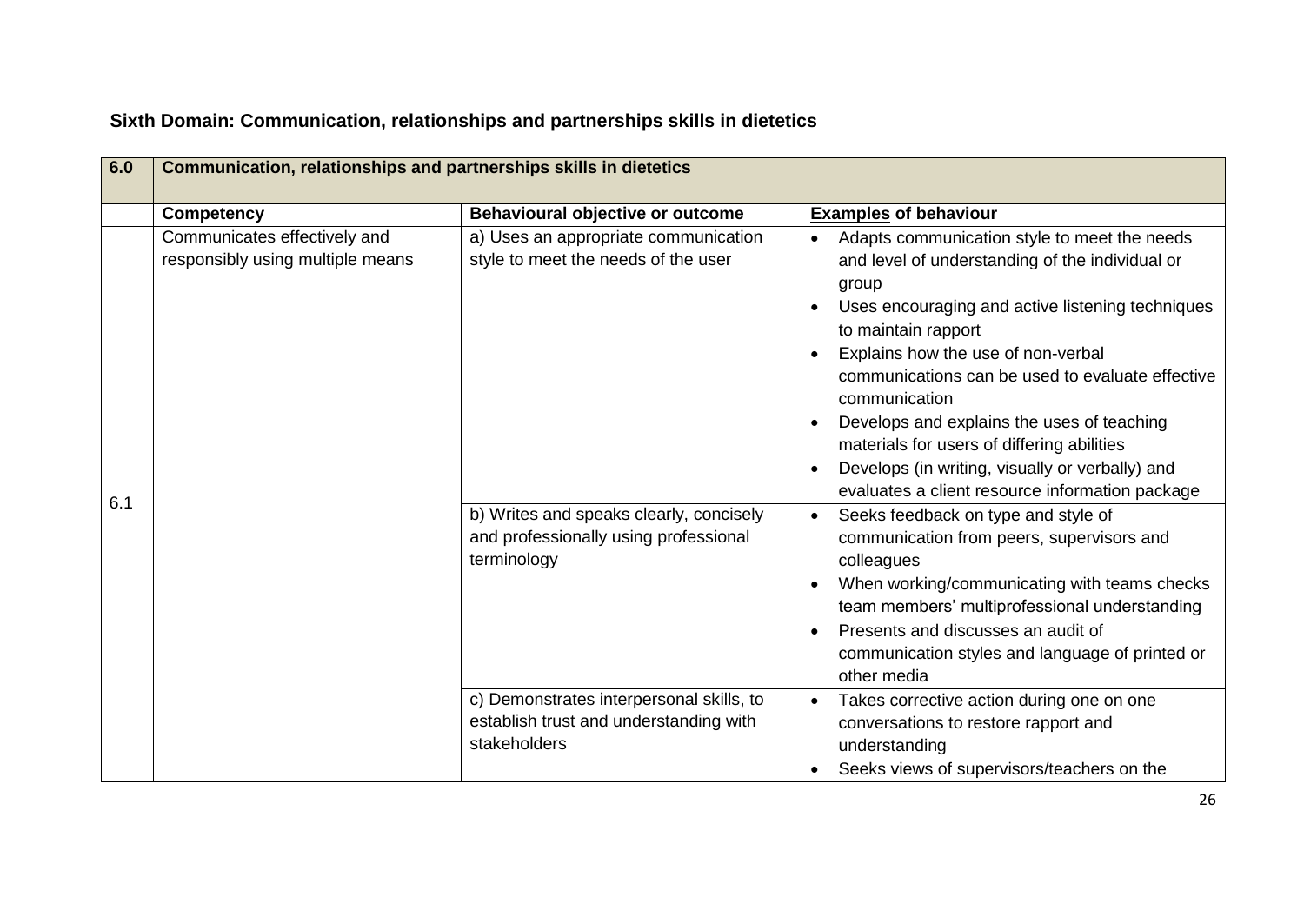|     |                                                                           |                                                                                                                                                    |                                     | establishment of trust and rapport during<br>interviews                                                                                                                                                                                                                    |
|-----|---------------------------------------------------------------------------|----------------------------------------------------------------------------------------------------------------------------------------------------|-------------------------------------|----------------------------------------------------------------------------------------------------------------------------------------------------------------------------------------------------------------------------------------------------------------------------|
| 6.2 | Engages in collaborative practice to<br>achieve positive health outcomes  | a) Establishes collaborative partnerships,<br>consults with and advises clients, carers,<br>team members and other stakeholders to<br>improve care |                                     | Documents evidence of inter-professional<br>involvement in partnership activities to improve<br>care.                                                                                                                                                                      |
|     |                                                                           | a) Shows how opportunities for<br>partnerships and networks can be used<br>effectively                                                             | $\bullet$                           | Records how a professional encounter was used<br>to promote/introduce the expertise of dietitians                                                                                                                                                                          |
| 6.3 | Builds partnerships, networks and<br>promotes the profession of dietetics | b) Raise the profile of the profession<br>through professionalization and<br>networking                                                            | $\bullet$<br>$\bullet$<br>$\bullet$ | Works and behaves as a professional dietitian<br>using the professional code of conduct<br>Writes an article for a professional dietetic<br>newsletter or other media source<br>Serves on a committee and promotes the role of<br>the dietitian                            |
| 6.4 | Assumes leadership, educational or<br>mentoring role to build better/more | a) Participates in supervision, teaching<br>and mentoring <sup>22</sup> processes with peers,<br>students and colleagues                           | $\bullet$<br>$\bullet$<br>$\bullet$ | When working with others agrees professional<br>boundaries, roles and responsibilities<br>Engages in formal or informal learning<br>partnerships with clear agreed outcomes<br>Uses a range of techniques to encourage others<br>to reflect on their professional progress |
|     | effective collaborative partnerships                                      | b) Demonstrates leadership skills in a<br>variety of formal and informal roles                                                                     | $\bullet$<br>$\bullet$<br>$\bullet$ | Shows characteristics that will build trust and<br>confidence in own leadership role<br>Demonstrates commitment to achieving a<br>successful outcome for the project and the team<br>Encourages others to value each other's abilities                                     |

 $^{22}$  Mentoring: a relationship between two people based on a mutual desire for development towards agreed goals and objectives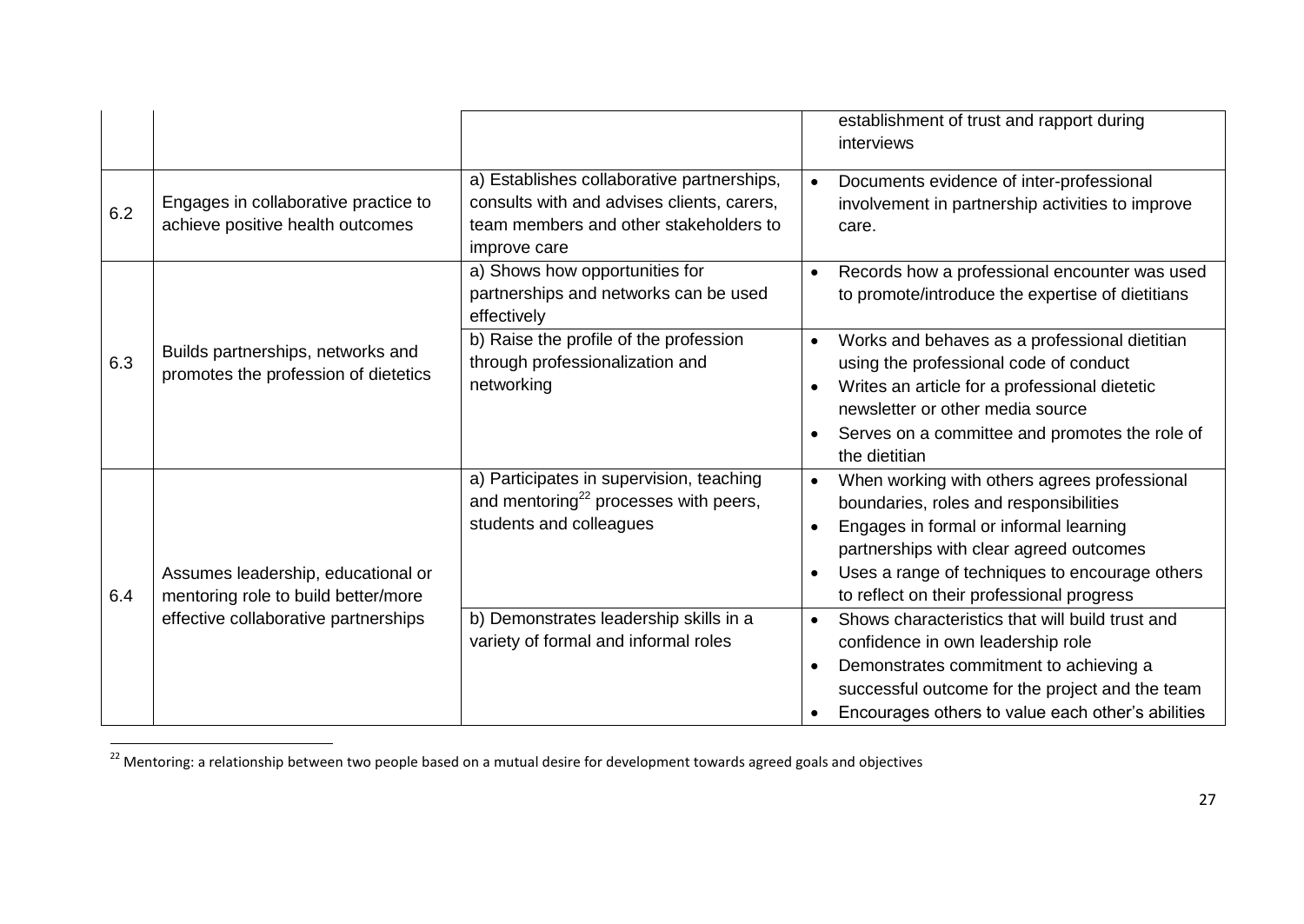|     |                                                                                              |                                                                                                                   | and contribution                                                                                                                                                                                                                      |
|-----|----------------------------------------------------------------------------------------------|-------------------------------------------------------------------------------------------------------------------|---------------------------------------------------------------------------------------------------------------------------------------------------------------------------------------------------------------------------------------|
| 6.5 | Seek, support and promote<br>opportunities for learning among<br>peers, students and others  | a) Identifies and uses learning episodes to<br>support team members, peers and others                             | Encourages others to recognize learning<br>opportunities in daily life to advance practice<br>Writes a reflective log about a learning<br>$\bullet$<br>opportunity in which team members advanced<br>their understanding of dietetics |
|     |                                                                                              | b) Engages in the development and use of<br>appropriate learning materials to support<br>professional development | Sets-up or actively or participates in a literature<br>review and discussion/Journal Club<br>Develops a learning episode and evaluates its<br>effectiveness                                                                           |
|     |                                                                                              | c) Seeks, responds to, and provides<br>effective feedback                                                         | Monitors and reports on learning undertaken by a<br>$\bullet$<br>student<br>Pro-actively takes a critical approach to own<br>learning and sets goals and targets for Lifelong<br>Learning                                             |
| 6.6 | Advocates for the contribution that<br>nutrition and dietetics can make to<br>improve health | a) Identifies opportunities to change<br>factors affecting health                                                 | Undertakes a project to show how dietetics and<br>dietitians can improve nutritional health for an<br>individual, group or population (e.g., malnutrition<br>in hospitalized patients)                                                |
|     |                                                                                              | b) Advocates on behalf of stakeholders to<br>improve health                                                       | Writes a report on how advocacy has changed<br>$\bullet$<br>policies or other situations                                                                                                                                              |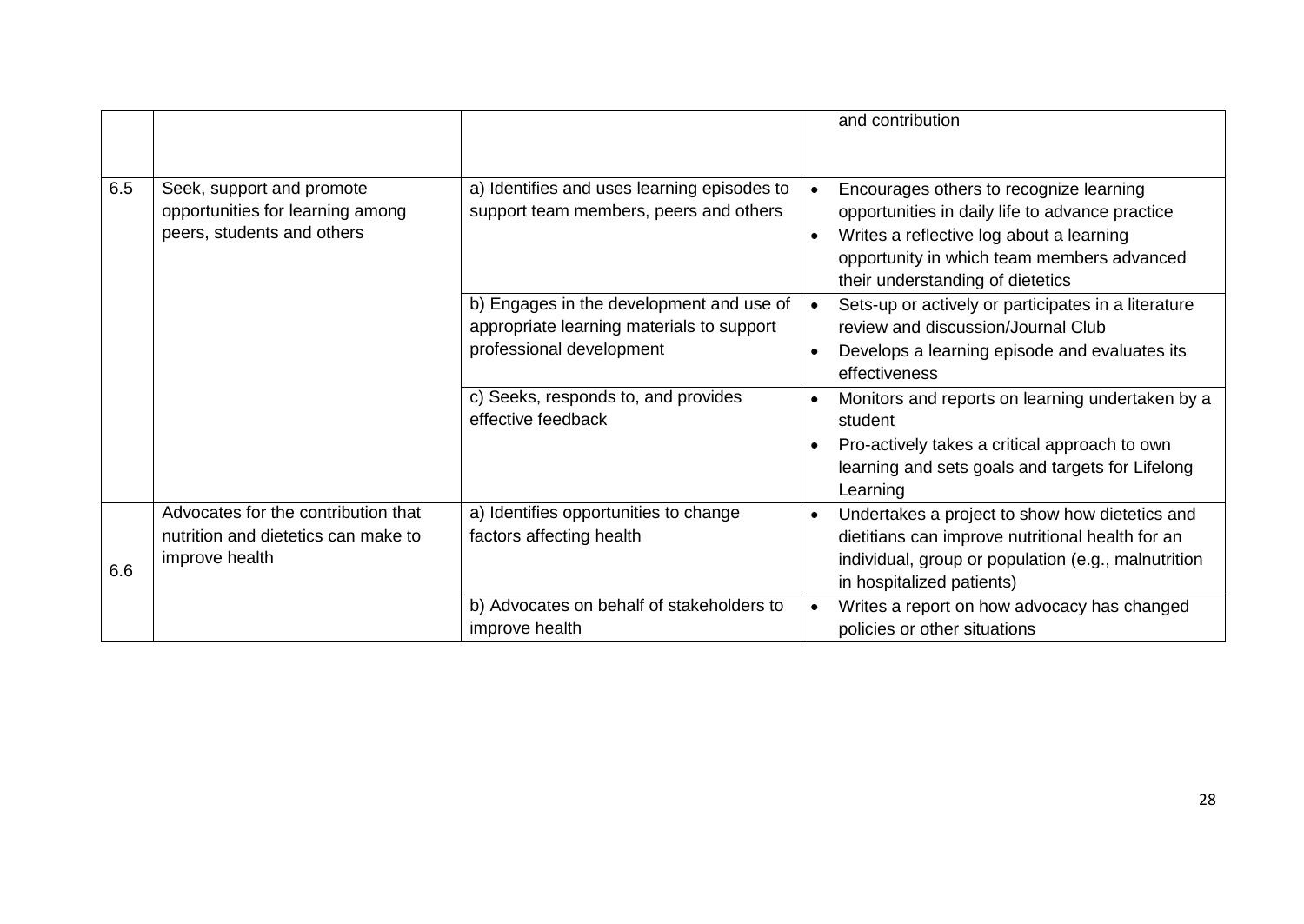#### **5.0 Glossary of terms and abbreviations.**

#### **Administrative Dietitian or Food Service Dietitian**

A dietitian who has responsibility within food service management, by providing nutritionally adequate, safe, tasty, and sustainable quality food to individuals or groups to improve health and treat disease within financial and regulatory frameworks. Food service dietitians can work in institutional, community and educational settings and other work places including food industry.

#### **Assessment**

The collection of information relating to a patient"s condition, taking account of the full range of relevant contextual factors, that is needed to make a clinical diagnosis and plan of management.

#### **Behavioural objective (or outcome)**

A behavioural objective (or outcome) has three parts:

- a) A defined behavioural verb,
- b) Described conditions that permit the behaviour called for by the verb,
- c) A description of the lower level of acceptable performance (criteria).

#### **Clinical Dietitian**

A dietitian who is responsible for planning, education, supervision and evaluation of a clinically devised eating plans to restore the client/patient to functional nutritional health. Clinical dietitians can work in primary care as well as institutions.

#### **Clinical reasoning**

The critical and analytical thinking associated with the process of making clinical decisions

#### **Codes of practice**

These may be established by the dietetic profession or incorporated into national rules and laws. They include ethical rules and principles that form an obligatory part of professional practice.

#### **Competence (-s)**

A competence defines WHAT a person is capable of doing well, effectively and following professional standards.

- Professional competence is "the habitual and judicious use of communication, knowledge, technical skills, clinical reasoning, emotions, values and reflection" and "the bringing together of different components to perform, do something successfully or manage complex situations".
- Competence can only be demonstrated by the students/learners showing that they have the competency to perform something.
- Competence is an outcome: it describes what someone can do. It does not describe the learning process that the individual has undergone.
- Competence represents a dynamic combination of knowledge, understanding, skills and abilities
- Practical work experience is essential to gain, maintain and improve competence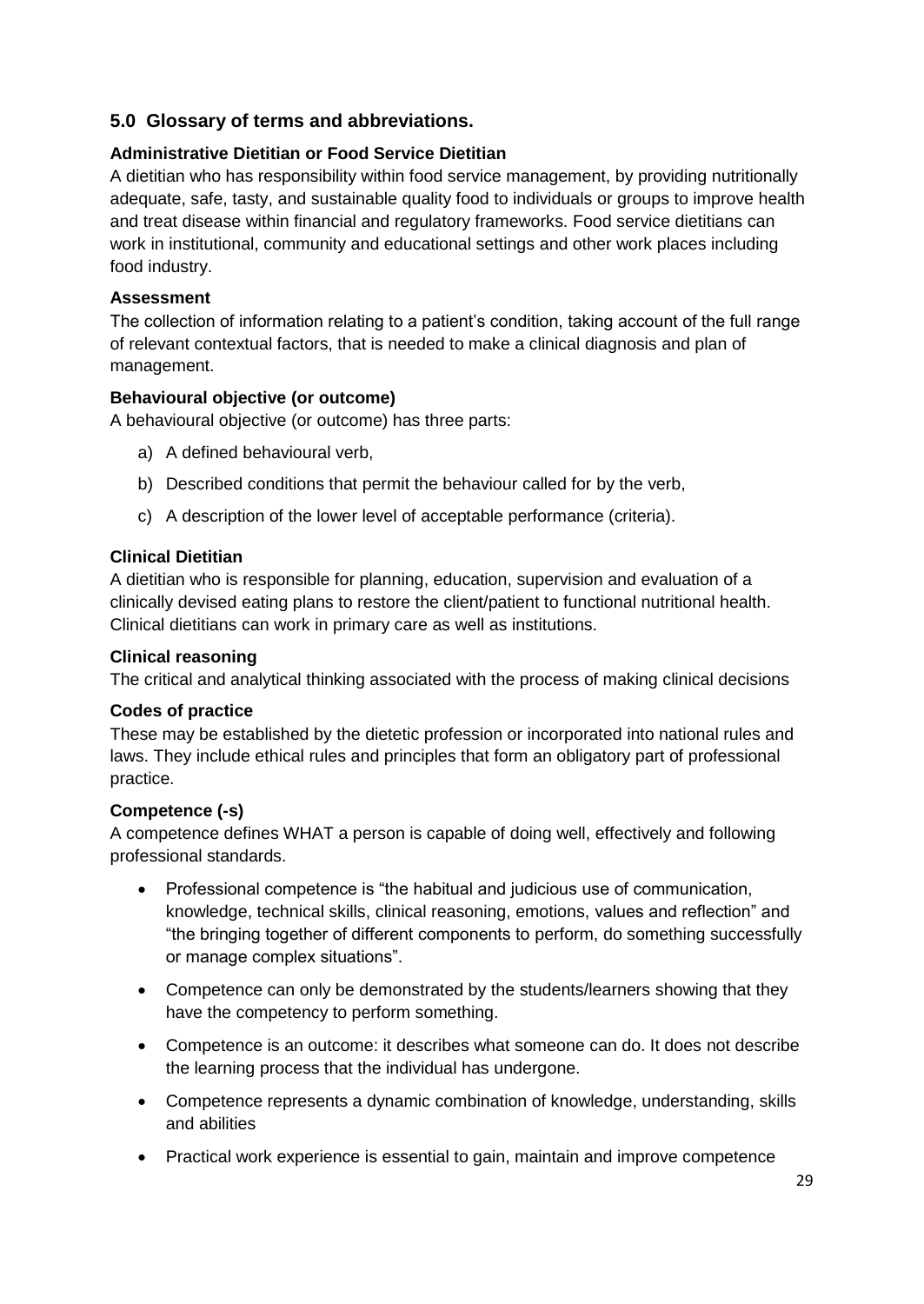- In order to reliably measure someone's ability to do something, there must be clearly defined and widely accessible competence standards through which performance is measured and accredited
- Competence is a measure of what someone can do at a particular point in time. (UDACE 1989: Tight 1996);

#### **Competency (-ies)**

Competency is a skill whereas competence is the attribute of a person"s practice in context.

The focus is concentrated on the learners and their actions rather than upon predetermined products, or it can mean active participation through learning (Smith 1996, 2005). Learning programmes (in Higher Education or elsewhere) are therefore competency-based programmes. Programmes in Europe will use the Dublin Descriptors (Bologna, 2004) to guide their development.

Learning programmes (in Higher Education or elsewhere) are therefore competency-based programmes or use Competency Based Education. Programmes in Europe will use the Dublin Descriptors (Bologna, 2004) to guide their development.

#### **Continuing Professional Development (CPD)**

The process by which professionals are able to update, maintain and enhance their knowledge, skills and expertise in order to ensure their continuing competence to practise. The process is systematic and on going.

#### **Critical reflection**

This involves exploring the reasons and approaches and the underlying concepts/assumptions that have been made in the period being reflected upon. The exploration is based upon an evaluation of the context and takes account of social, personal and historical influences upon the professional setting.

#### **Evaluation/Quality assessment**

Review and assessment of the quality of care in order to identify areas for improvement.

#### **Evidence-based practice**

A commitment to using the best available evidence to inform decision-making that involves integrating practitioners" individual professional judgement with evidence gained through systematic research.

#### **Fitness to practise**

A level of practice which demonstrates an appropriate level of knowledge and understanding, skills and competency, attitude and adherence to a code of conduct for the role currently being undertaken and a commitment to maintain that level.

#### **Food Service Dietitian or Administrative Dietitian**

A dietitian who has responsibility within food service management, by providing nutritionally adequate, safe, tasty, and sustainable quality food to individuals or groups to improve health and treat disease within financial and regulatory frameworks. Food service dietitians can work in institutional, community and educational settings and other work places including food industry.

#### **Higher Education Institute (HEI)**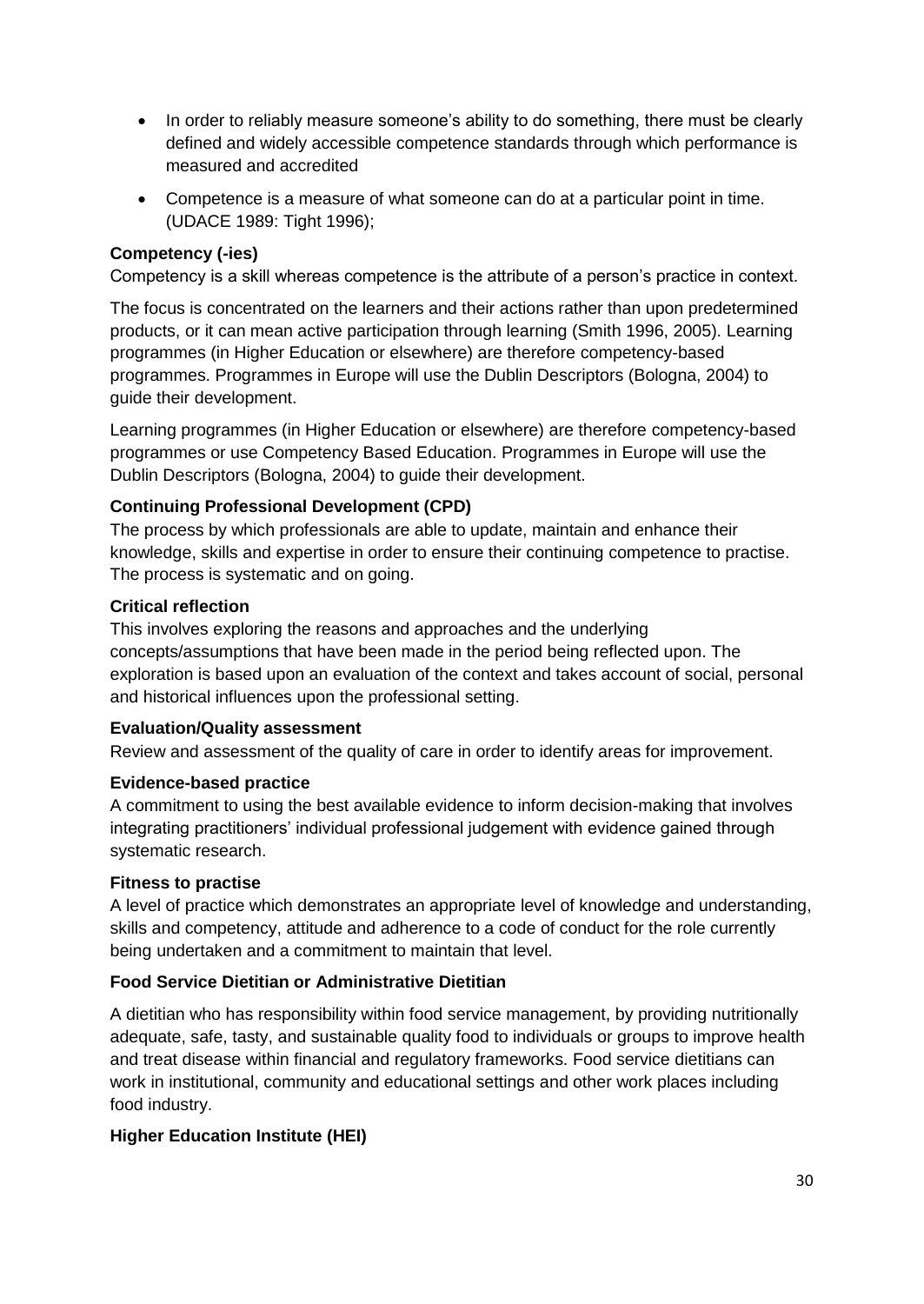A recognised institution that is set-up to provide education at first cycle (bachelor) degree level as well as other levels of education.

#### **Independent practitioner**

A person acting in his or her own right

#### **Inter-professional**

Two or more professionals from different disciplines working together in an integrated way resulting in new ways of working.

#### **Learning outcomes**

Learning outcomes are statements of what a learner is expected to know, understand and/or be able to demonstrate after completion of learning. They can refer to a single course unit or module or else to a period of studies, for example, a first or a second cycle programme. Learning outcomes specify the requirements for award of credit. Academic staff and practice teachers devise learning outcomes.

#### **Lifelong Learning (LLL)**

The process of constant learning and development incorporating continuous professional development in which all individuals need to engage in a time of rapid change.

#### **Multidisciplinary**

One or more disciplines working collaboratively

#### **National Dietetic Association (NDA)**

An association for dietitians in a country

#### **Nutrigenomics**

The study of how different foods can interact with particular genes to increase the risk of disease.

#### **Non-discriminatory practice**

Professional practice within which individuals, teams and organisations actively seek to ensure that no-one (including patients, carers, colleagues or students) is either directly or indirectly treated less favourably that others are, or would be, treated in the same or similar circumstances, on the grounds of age, colour, creed, criminal convictions, culture, disability, ethnic or national origin, gender, marital status, medical condition, mental health, nationality, physical appearance, political beliefs, race, religion, responsibility for dependants, sexual identity, sexual orientation or social class.

#### **Practical placement /Clinical education placements**

A period of education carried out in the workplace, providing the opportunity to translate theory into practice.

#### **Professional autonomy**

The power to make decisions regarding the management of the patient/client based on the professional"s own professional knowledge and expertise.

#### **Public Health or Community Dietitian**

A dietitian directly involved in health promotion and policy formulation which leads to the promotion food choice amongst individuals, groups to improve or maintain their nutritional health and minimizes risk from nutritionally derived illness.

#### **Reflective practice / reflection on action**